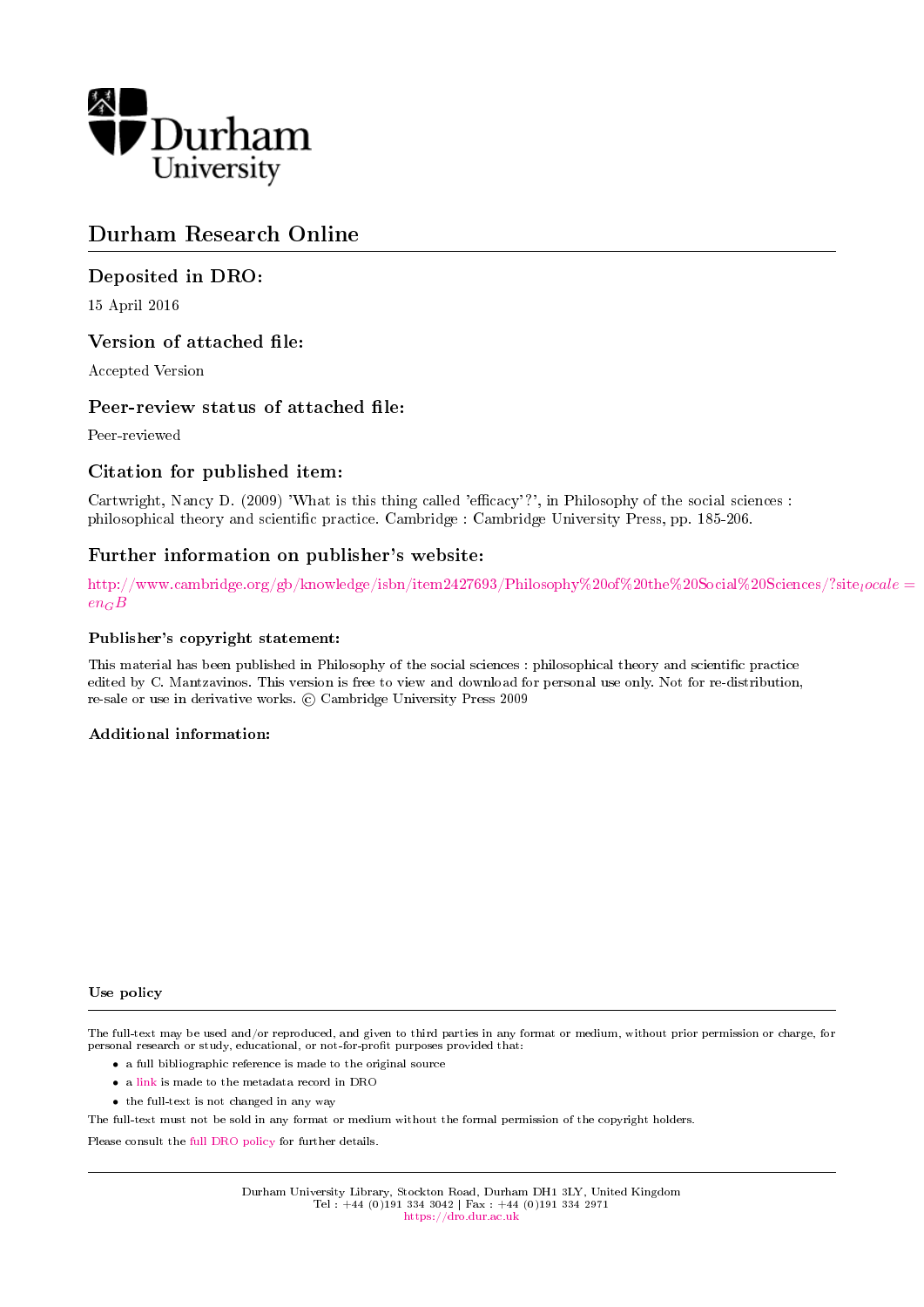#### **What is This Thing Called 'Efficacy'?<sup>1</sup>**

## *1. The Topic*

This paper is about efficacy, effectiveness, the need for theory to join the two, and the tragedies of exporting the Cochrane medical-inspired ideology to social policy. Loosely, *efficacy* is what is established about causes in RCTs – randomized controlled trials. *Effectiveness* is what a cause does 'in the field'. The theory, like that describing forces in mechanics, underwrites the assumption that the cause contributes the same effect in the field as in the experiment. The tragedies are multiple and snowball on one another. On conventional Cochrane Collaboration doctrine, following the model of testing pharmaceuticals, the RCT is the gold standard for evidence of effectiveness in evidence-based policy. The first tragedy is that on dominant characterizations of 'efficacy', including, especially, many that try hard to be scientific, it does not make sense to suppose that efficacies make any difference outside experiments. The second tragedy is that once 'efficacy' is characterized so that it does make sense, the RCT can hardly be a gold standard since it goes no way towards establishing the theory, or more loosely the story or account, that it takes to get out of the experiment and into the field. The third tragedy is that much of the teaching about evidence-based policy pays little attention to the need for such theories or accounts. Indeed there is often the suggestion that RCTs should replace such accounts since the accounts are almost always controversial. The worst tragedy is that we offer advice that lets policy down, wasting the powerful knowledge that could be provided by RCTs. We pay heavily to measure efficacies in RCTs but efficacy is not evidence at all for effectiveness without the right kind of account or theory to make it so. Yet we provide hardly any guidance about how to manage when accounts are dicey.

#### *2. Why it Matters*

1

Evidence-based or evidence-supported policy is all the rage now, mandated throughout the U.S. and the U.K. and increasingly in Europe, at the international, national and local levels. But mandates need policing and policing here requires a theory of evidence. To know whether a genuine attempt has been made to support

<sup>&</sup>lt;sup>1</sup> I would like to thank Chris Thompson for his help with the research and production of this paper and the Spencer Foundation for support of the research.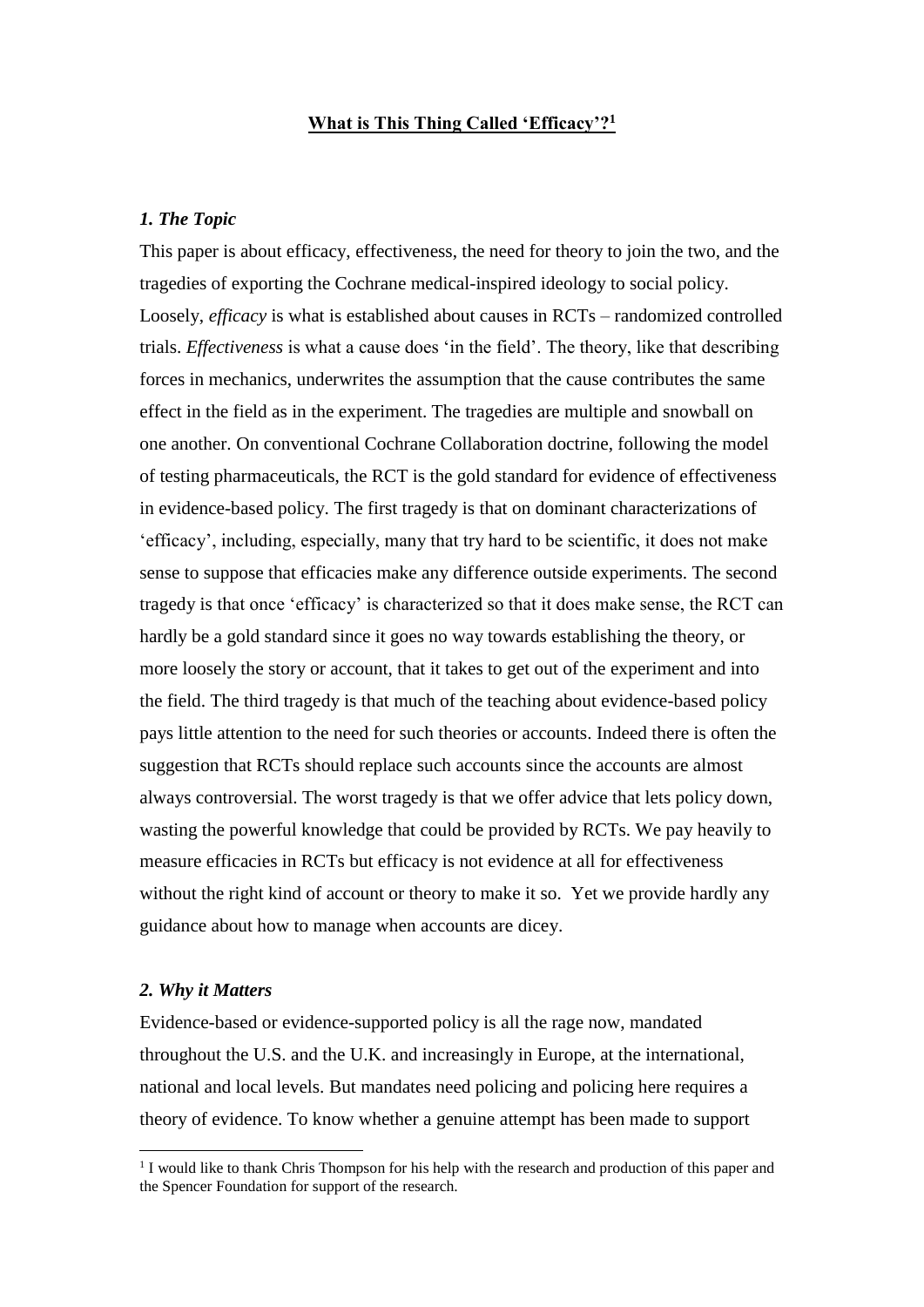decisions about policy by evidence that the proposed policy will be effective, some notions are required of what effectiveness is and what counts as evidence for it.

Much serious work has been done to supply these, a great deal of which has been inspired by the Cochrane Collaboration, a 'volunteer' organization that has been very instrumental in the evidence-based medicine movement. The relatively new cousin of the Cochrane Collaboration, the Campbell Collaboration, takes as one of its chief tasks to provide an account of evidence for evidence-based social science and policy. Much of the current debate in the Campbell Collaboration is about the extent to which the Cochrane methodology can be taken over and especially about the prevalent view that RCTs should be the gold standard, providing the very best evidence in favour of policy and, sometimes it is argued, the only reliable evidence. Consider for example the U.S. Department of Education advice: Good evidence for a new educational policy is two successful RCTs for that policy in 'typical' schools that are 'like yours'.

Part of these efforts are driven by the laudable desire to produce advice that on the one hand is relatively sound and on the other can realistically be expected to be put to use by policy-makers who may wish to do the best they can but are untrained in both natural and social science and in the handling and evaluation of evidence and also are pressed for time and resources. It is understandable in these circumstances if the advice does not meet either goal to a very high standard. A lot of compromise should be expected and satisficing rather than optimizing should be the standard for success.

This paper looks at one standard way of thinking about the use of RCTs as evidence for policy: RCTs establish the efficacy of a cause and that provides one central piece of evidence about how effective the cause will be in live settings outside the experiment. The most standard assumption in practice seems to be that a cause that is efficacious in the experimental setting will be efficacious outside unless its effects are swamped by opposing causes. Consider the widely discussed California class-size reduction programme of 1996 which is generally taken not to have produced the good results hoped for. The general verdict is that well-conducted trials in Tennessee provided good evidence for the efficacy of class-size reduction in improving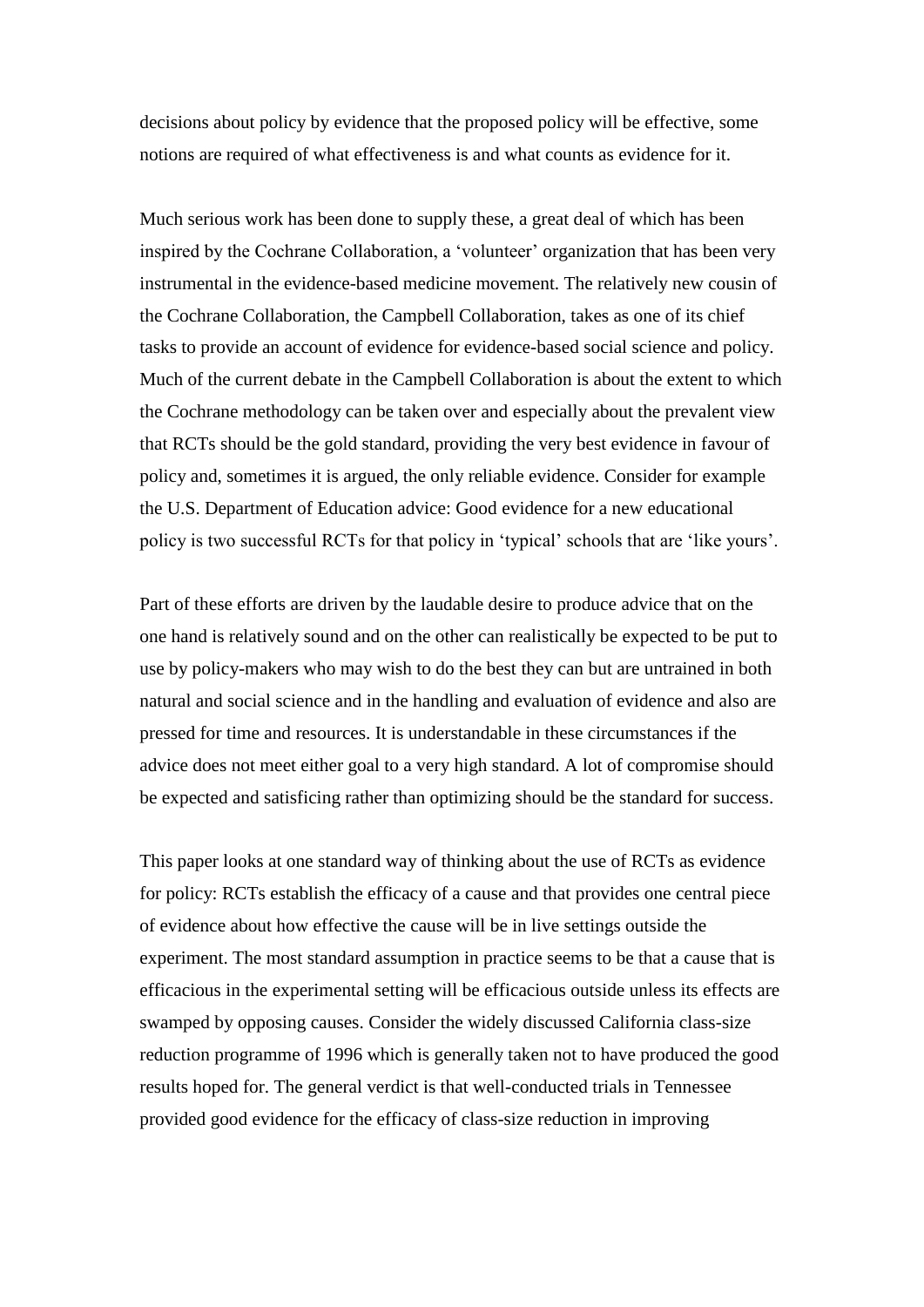academic achievement<sup>2</sup>. What went wrong in California was not that this evidence is faulty. Rather, the programme was rolled out in California rapidly, with little time for schools to prepare. As a result there was a big increase in demand for teachers and for classrooms, a demand that well exceeded supply. Implementation lagged in schools serving minority and low income students, in part because they lacked adequate classroom space. As a consequence most of the unqualified teachers ended up in the schools with the most disadvantaged students. $3$ 

This argument seems to suppose that class-size reduction is an efficacious cause whose tendency to produce good effects was overwhelmed in California by the actions of causes that operate in the opposite direction. There are other ways of thinking about efficacy, or indeed of thinking about what exactly it is that is established in RCTs and what use can be made of experimental results, some of which I outline in section five. But this is one very standard and widespread way of treating RCTs and their lessons and it is the one I shall concentrate on in this paper. My conclusions are unfortunate. If it is to be used in the way just described, efficacy takes far more evidence than RCTs to establish, and evidence that is very different in kind. What the RCT can do is to measure *how much* efficacy a cause has *given* that there is efficacy there to be measured.

Besides explicitly addressing issues of efficacy, evidence, RCTs and policy, this paper has a subsidiary purpose. Scientists, including social scientists, are often dismissive of philosophy. Philosophy, it is said, is too abstract, too fussy and too taken up with its own problems to matter to real practice. With the issues discussed here I think just the opposite is the case. Bad practice, I maintain, is being recommended without intention and without sufficient notice in part because prissy issues that philosophy fusses about are being ignored, issues like what counts as a proper definition and whether an argument has been laid out with all the necessary premises.

<u>.</u>

<sup>2</sup> Nye, B., Hedges, L.V., Konstantopolous, S., 2000, "The Effects of Small Classes on Academic Achievement: The Results of the Tennessee Class Size Experiment", *American Educational Research Journal*, Vol. 37, No.1, pp.123-151

<sup>3</sup> Bohrnstedt, G.W., Stecher, B.M. (eds.), 2002, "What We Have Learned About Class Size Reduction in California", California Department of Education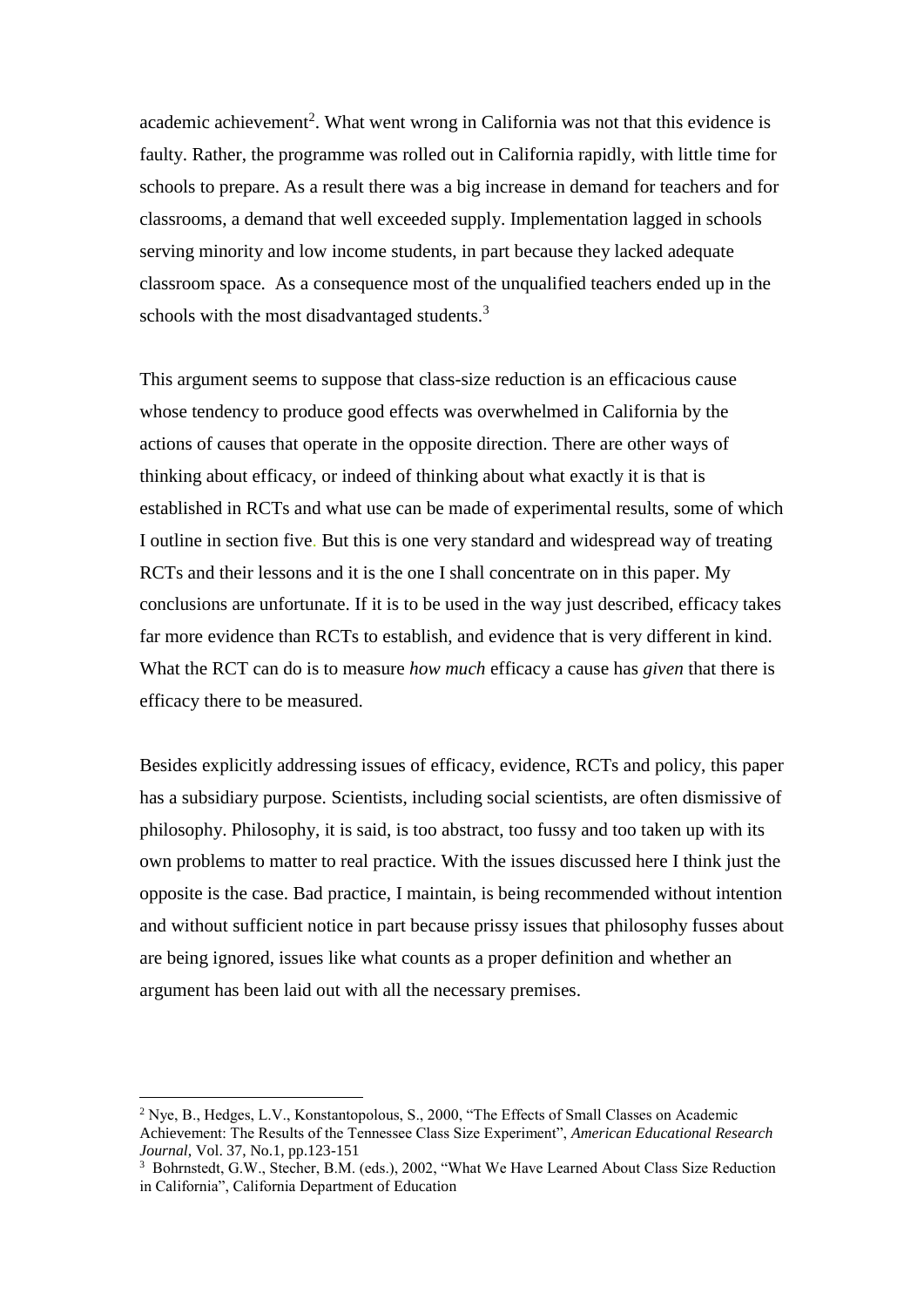## *3. Efficacy and Effectiveness*

In 1978 the U.S. Office of Technology Assessment (OTA) made a distinction between efficacy and effectiveness that is widely cited. The definition and the summary statement given in the OTA report are themselves a little at odds with each other but here is the kind of lesson that practitioners take away from it: *Efficacy* is 'the ability of a treatment to produce benefit if applied ideally' and *effectiveness*, 'the benefit that actually occurs when a treatment is used in practice'. (p 317 in G Andrews 1999) How shall we understand 'ideally' here? This author also maintains that 'a good treatment' should 'be shown to be clinically and statistically better than that due to an ineffective or placebo treatment in randomised controlled trials'. (p 316) The OTA itself explained in its 1978 report, 'For efficacy the conditions of use are considered to be ideal, or, as a substitute, experimental research findings'. (p. 16) It is laudable to try to be more precise and to make distinctions that help prevent mistaken inferences, such as the easy slide from experimental results to predictions that just the same results will obtain in the field. Nevertheless it is this characterization of efficacy in terms of experimental results that makes the first set of troubles I want to highlight. The more recent report of 1994, 'Identifying Health Techniques that Work', concurs with the identification of efficacy with experimental results: 'Traditionally, RCTs have been the tool associated with narrowly defined efficacy studies.' (Summary, p 17)

The same kind of characterization of efficacy in terms of experimental conditions is common among careful statisticians, and for good reason. Efficacies are average effects and averages are relative to distributions. But distributions and averages make no sense without reference to the population of units over which the distribution is defined and the chance set-up that is supposed to generate it, and for an average it must be clear whether it is conditional or unconditional and what it is conditional on.

The canonical source here is probably DR Cox's 1958 *The Planning of Experiments*, which defines the notion of 'true treatment effects': These effects are defined as effects in an experiment. One of the most standard ways of defining efficacy nowadays is that championed by Paul Holland and Donald Rubin. Although there have been a variety of sophistications and improvements, the fundamental point I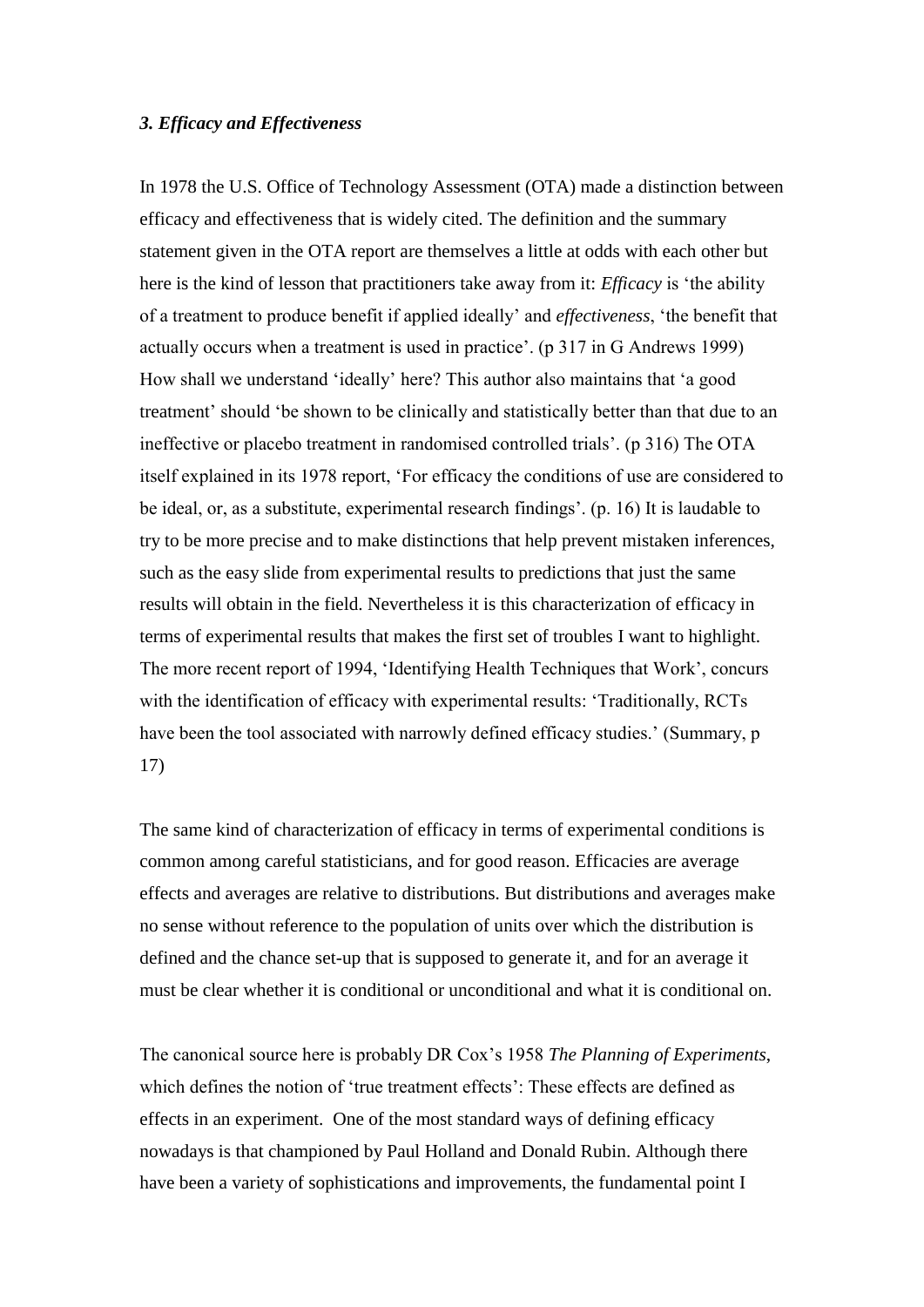want to make still holds. Since my point is most easily illustrated with the original characterization, I will stick with that.

In an early careful account Rubin defines the formal cousin of efficacy: 'the average causal effect in P of one treatment relative to another' (where P is a 'population of N experimental units' [p. 36]). This is the difference in *conditional* means for the outcome it would experience given exposure to the first treatment and the outcome a unit would experience given exposure to the second. [p 43]

AP Dawid objects to the fact that the means are taken for subjunctive conditional variables: The values of these two variables cannot possibly both be observed but at most only one or the other.<sup>4</sup> I am sympathetic with his worries but they are not mine here. Rather I want to point out what these means are conditioned on: observed values of treatment outcomes, of covariates, a missing-indicator variable and, what matters for my discussion here, a 'treatment assignment variable' W. The treatment assignment variable picks up two kinds of information. One is 'the treatment assignment mechanism which determines the sample experimental units to receive each treatment' (p. 37) – for instance the random assignment mechanism of the RCT. The other is 'the sampling mechanism which determines the experimental units to be studied' i.e., to be exposed to a treatment. Together these fix whether or not the means concern units in an experimental setting and exactly how the assignment to treatment occurs for units in the experiment. Dawid does a similar thing in his own decisiontheory account, which takes means only over actual, not counterfactual, outcomes, for Dawid conditions his means on a treatment assignment variable, F, that can take three values: receives treatment 1 by assignment, receives treatment 2 by assignment, is not assigned but takes values for either treatment naturally; that is, Dawid conditions on a variable that determines whether one is in an experiment or not.

In one sense this is exactly as it should be. We should not be defining means without specifying the intended population, chance set-up and conditioning factors. But in

1

<sup>4</sup> Dawid, A.P., 2000, 'Causal Inference Without Counterfactuals', *Journal of the American Statistical Association*, Vol. 95, No. 450 , pp. 407-424; and Dawid, A.P., 2007, 'Counterfactuals, Hypotheticals and Potential Responses: a Philosophical Examination of Statistical Causality'. In *Causality and Probability in the Sciences*, Russo, F., Williamson, J. London: College Publications, Texts In Philosophy Series Vol. 5, pp. 503–32.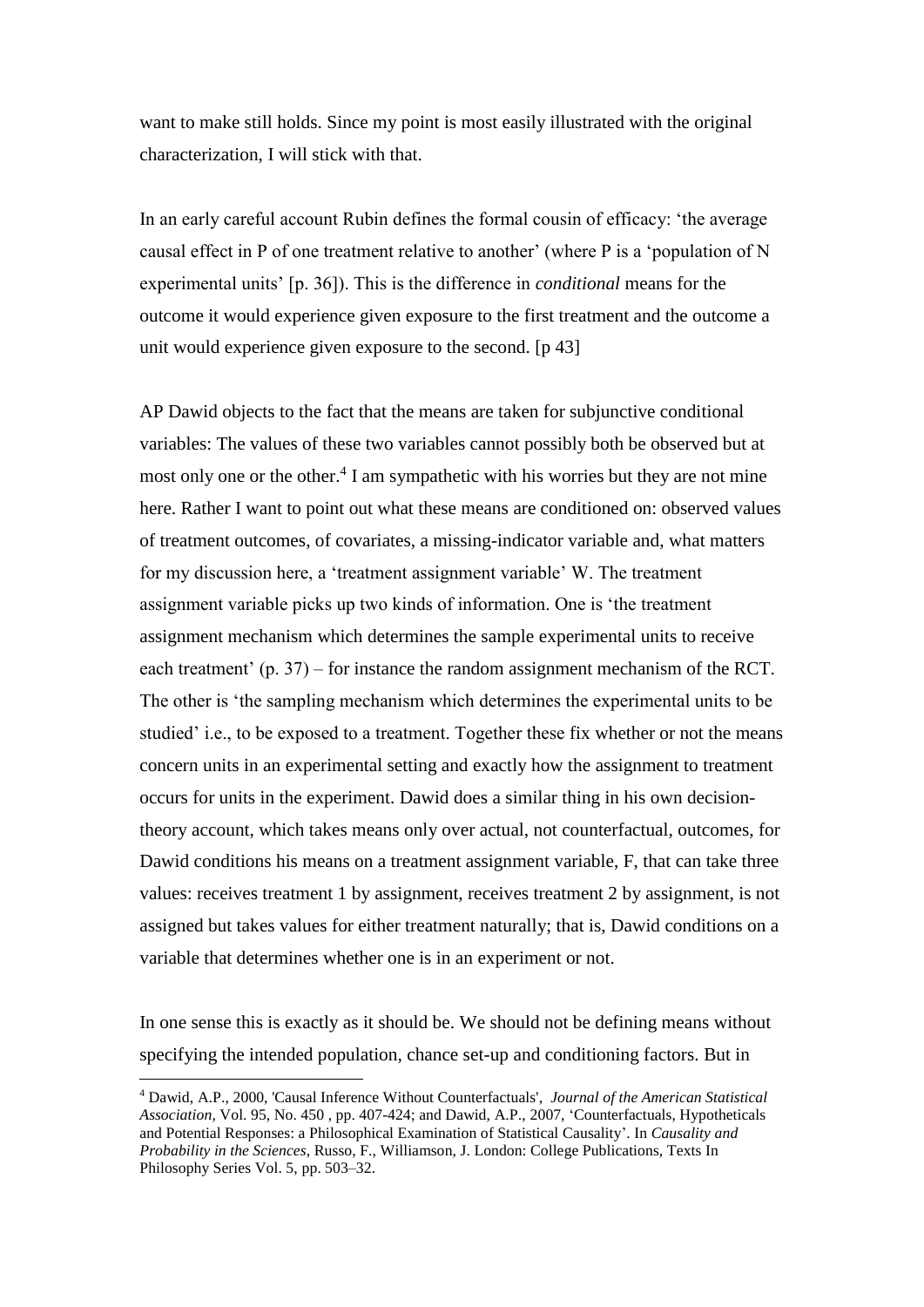another, it makes for a very odd sense of 'efficacy'. For the causal effect is now always *defined only relative to a particular experimental design*. That means that it if we take this as our formal definition of the efficacy of a cause, it *does not make sense* to talk about the cause being efficacious in any other setting. The concept only applies to those situations in which the experimental design obtains, and in no others<sup>5</sup>.

It is important to note that this is not the familiar problem of external validity. In the problem of external validity we consider a quantity that *could* hold across a variety of situations; we observe the value of that quantity in one situation, like an RCT; and we ask if the very same value of that quantity holds everywhere or in some other specified situation. But with the definitions discussed here, the quantity in question could not possibly take a value anywhere except in the experiment with respect to which it has been defined. By way of analogy, the International Adult Literacy Survey (IALS) is used to measure and compare the functional literacy of adults across the OECD. It is reasonable to ask whether the test of literacy used by the IALS is applicable to populations outside the wealthy countries that make up the OECD. But it is inappropriate to ask whether the IALS can tell us anything about the numeracy rates in different countries.

We can take this problem to be the result of over operationalizing, and that is the approach I shall discuss here. That is, we mistakenly define a quantity that can hold across a variety of different situations in terms of one way of measuring the quantity in one particular setting. The problems that arise from operationalizing are exacerbated by the drive to provide definitions in terms of probabilities so that the techniques of statistics can be brought to bear. The 1978 OTA report for instance asserts (without defence or comment), 'Efficacy is best expressed in probabilities'. (p. 4) But probabilities are always defined relative to populations, chance set-ups and conditioning variables. So definitions expressed in terms of probabilities will always characterize concepts that ipso facto have a very limited range of applicability.

1

 $<sup>5</sup>$  Alternative to choosing a specific population and assignment mechanism for defining the efficacy of a</sup> cause C is to define a concept with an open variable "for any population P and assignment mechanism W, the P.W efficacy of C is…" One could then suppose that finding the RCT- efficacy of C in any population P would give one information about the P.W efficacy of C for any target P and W. This alternative raises exactly the same demands as those adumbrated in section 8, for the capacity alternative I focus on.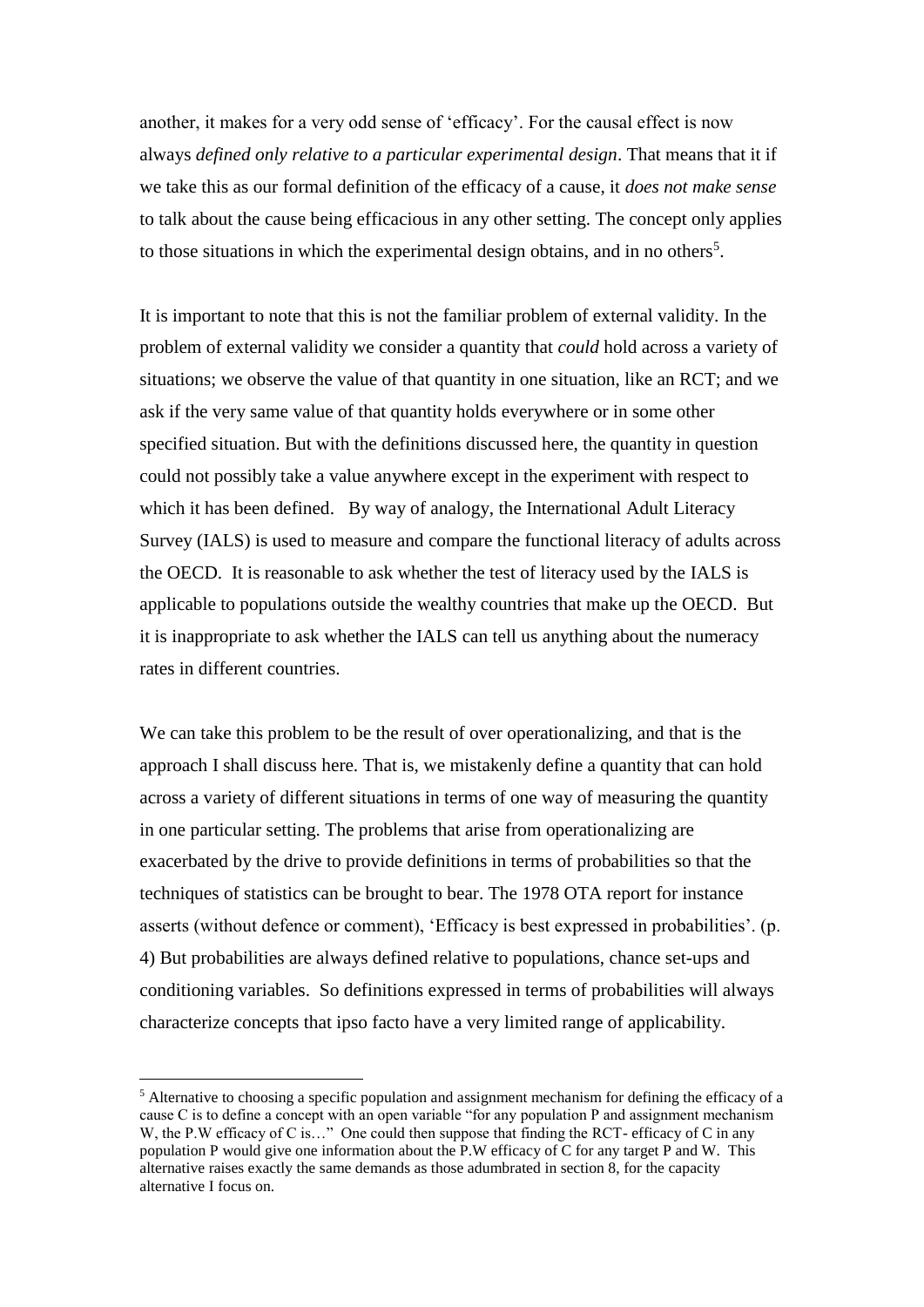## *4. Capacities*

So then suppose that we take the approach that RCTs provide evidence for the effectiveness of causes in real-life settings because the RCT provides information about some fact about what a cause can do that can obtain outside the RCT, in the real-life setting. I have always called these facts about what causes do across a broad range of settings, facts about the *capacity* associated with the cause, where capacity is modelled on JS Mill's notion of a *tendency*. Indeed, in the book where I discussed capacities at length (*Nature's Capacities and their Measurement*) one of the prime motivations for positing capacities was to make sense of the highly lauded scientific technique of using the effects that causes produce in very special circumstances – RCTs, ideal Galilean experiments or when all other causes are held fixed – to teach something about what will happen when those causes are present elsewhere. The idea is that

- 1. Causes have, or have associated with them, relatively enduring capacities
- 2. We can learn about the natural effects of these capacities in various nice situations (like Galilean experiments, RCTs, or when all other causes are held fixed at one set of values) and
- 3. What we learn in these very special situations has some systematic relation to the effect that is produced when the cause obtains elsewhere.

This seems to mesh neatly with the talk about efficacy that we frequently see in practice. Recall the California class-size reduction programme. The Tennessee trials provide evidence about how efficacious small class sizes can be on academic achievement; the effect that actually occurred in California was taken to be the resultant of that effect damped down and modified in an intelligible way by other causes, themselves conceived of as being efficacious in opposite or at least different directions.

This leads to the following scenario. The efficacy of a cause T for an outcome O (or the efficacy of T for O relative to alterative T') is a relatively enduring feature associated with T. The magnitude of T's efficacy for O can be measured more or less accurately in a variety of ways and that magnitude contributes in some systematic or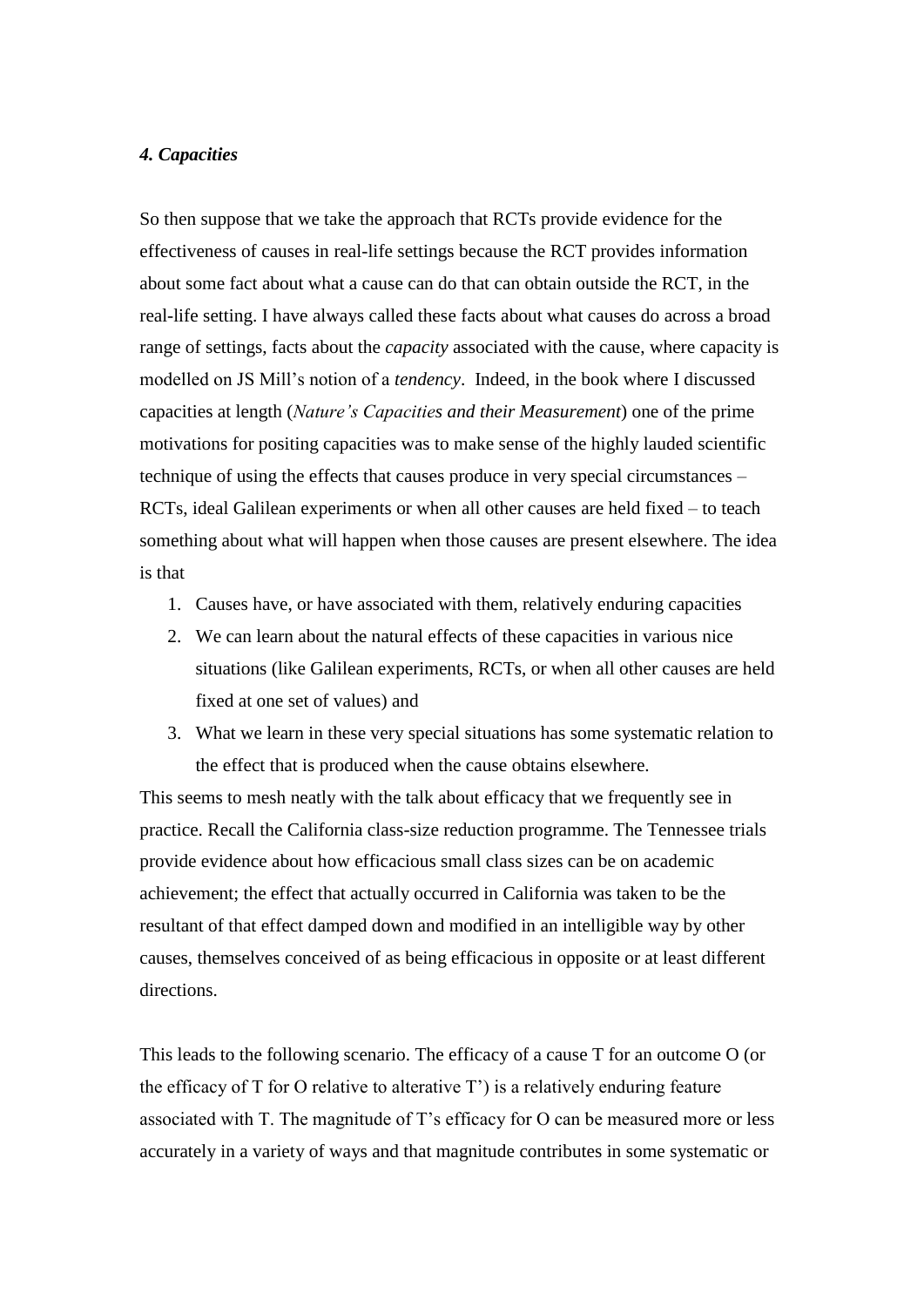intelligible way to what happens whenever T is present. The ideal RCT is then taken to be a good way to measure aspects of  $6$  the efficacy of T.

This is a good scenario but philosophers of science and metaphysicians generally do not like it, and these are people who spend their lives thinking about what kinds of categories it makes sense to use to describe reality. I can hardly refer to them as an objection to the hypothesis that efficacy is a capacity though since I have spent considerable effort arguing that their point of view is mistaken. It is only fair to note for practising social scientists, however, that my claims that the notion of capacity makes sense and that it plays an important role throughout the natural, social and biomedical sciences, and especially in their link with technology and policy, is by far a minority view in philosophy. Here I want to raise my own problems with deploying it for evidence-based policy. To do so it will help to rehearse some conventional lessons from philosophy of science, especially in the venerable discussion about the realism and acceptability of scientific concepts, which differs from discussions of construct validity that social scientists may be more familiar with. Before doing so, however, I shall give a very brief review of some other methods on offer for avoiding the problems raised by the kinds of definitions of efficacy described in section 3. This should help us to understand better what thinking in terms of capacities involves and what its advantages are.

## *5. Alternatives to Capacities*

1

Let me recap the problem. We want to know what facts about a cause can be established in an RCT that could allow positive results in an RCT to be evidence – albeit possibly only partial and defeasible evidence – for the effectiveness of the cause elsewhere. One answer, the one I look at in detail here, is that the RCT can provide information about the size and direction in which a (relatively enduring) capacity operates. Other strategies propose

<sup>&</sup>lt;sup>6</sup> I say 'aspects of' because one would seldom expect the actual mean differences to be the very effect the cause *contributes* in this capacity sense. At the very least, we know that this difference is an average over the contribution it makes in various subpopulations represented in the population enrolled in the experiment. It is a complicated – and context-dependent – question of exactly what information an RCT yields about the contribution of a cause on the capacity interpretation. I ignore the issue here in order to avoid excess complication.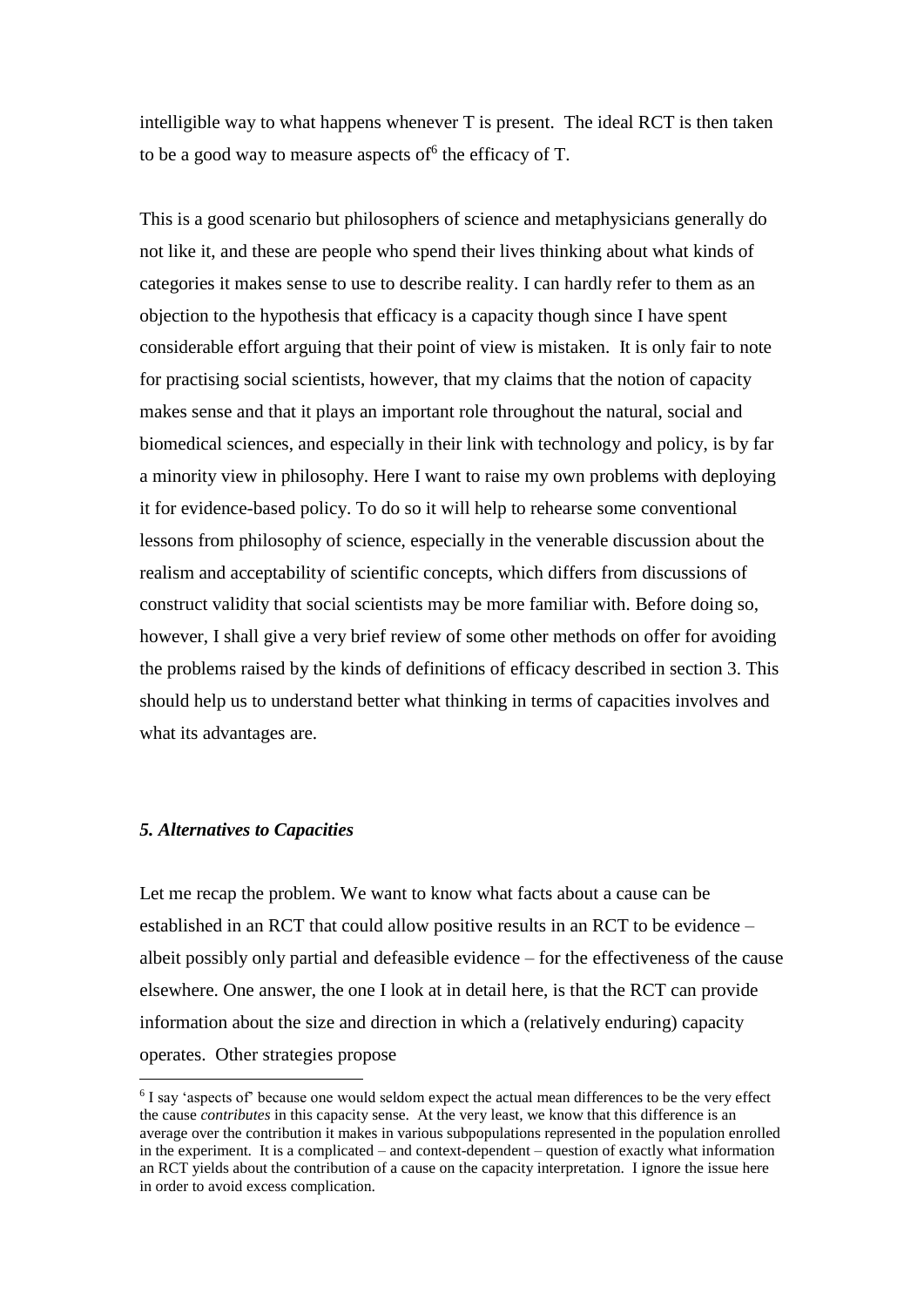*a. Causal claims and inductions from them.* Given some natural assumptions about causality, an increase in probability of an effect, E, in the 'treatment' arm of an ideal RCT over that in the 'placebo' arm shows that for at least some individuals in the population enrolled in the experiment, the treatment, T, *caused* E. The defence of this as a valid conclusion to draw from a successful RCT depends on how one characterizes an ideal RCT and on what assumptions one makes about singular causal claims. This is a long story that I shall not review. What matters for the issues here is how establishing this kind of causal conclusion about T for the population enrolled in the experiment can provide evidence for the effectiveness of T outside the experiment. How does establishing that T causes E in some individuals in the experiment give reason to think that T causes E outside?

The answer is that it does not, without a great deal more ado. Here we do encounter the problem of external validity, and writ large. In this case it makes sense to ascribe the same feature inside and outside the experimental set-up, but there is no reason yet to do so. We can attempt an induction: Some singular causal events that happened once somewhere will happen in the target population. I do not mind inductions, but wild-eyed ones, on a wish and a prayer, are to be avoided in evidence-based policy. We are only entitled to an induction on some given feature when there is reason to think that the new case is like the original with respect to that feature. We properly induce the colour of the camellia buds that have not yet opened on the plant at the bottom of my garden from the colour of those that have, but we do not induce the colour of the flowers my geranium will produce from the flowers on my camellia. That is why the U.S. Department of Education remarks that evidence for efficacy of a programme in your school should be positive results in RCTs in two schools *like* yours. But it is notorious that the kinds of similarities that make for a good basis for induction are seldom transparent.

So, what features could a cause have that make induction reasonable? Once one begins to lay out the kinds of assumptions presupposed in making inductions from experimental outcomes to real-life situations, the enterprise begins to look a lot like the postulation of a capacity. Why should we think that the cause T will do for some targeted individuals what it did for some individuals in the experiment? If we have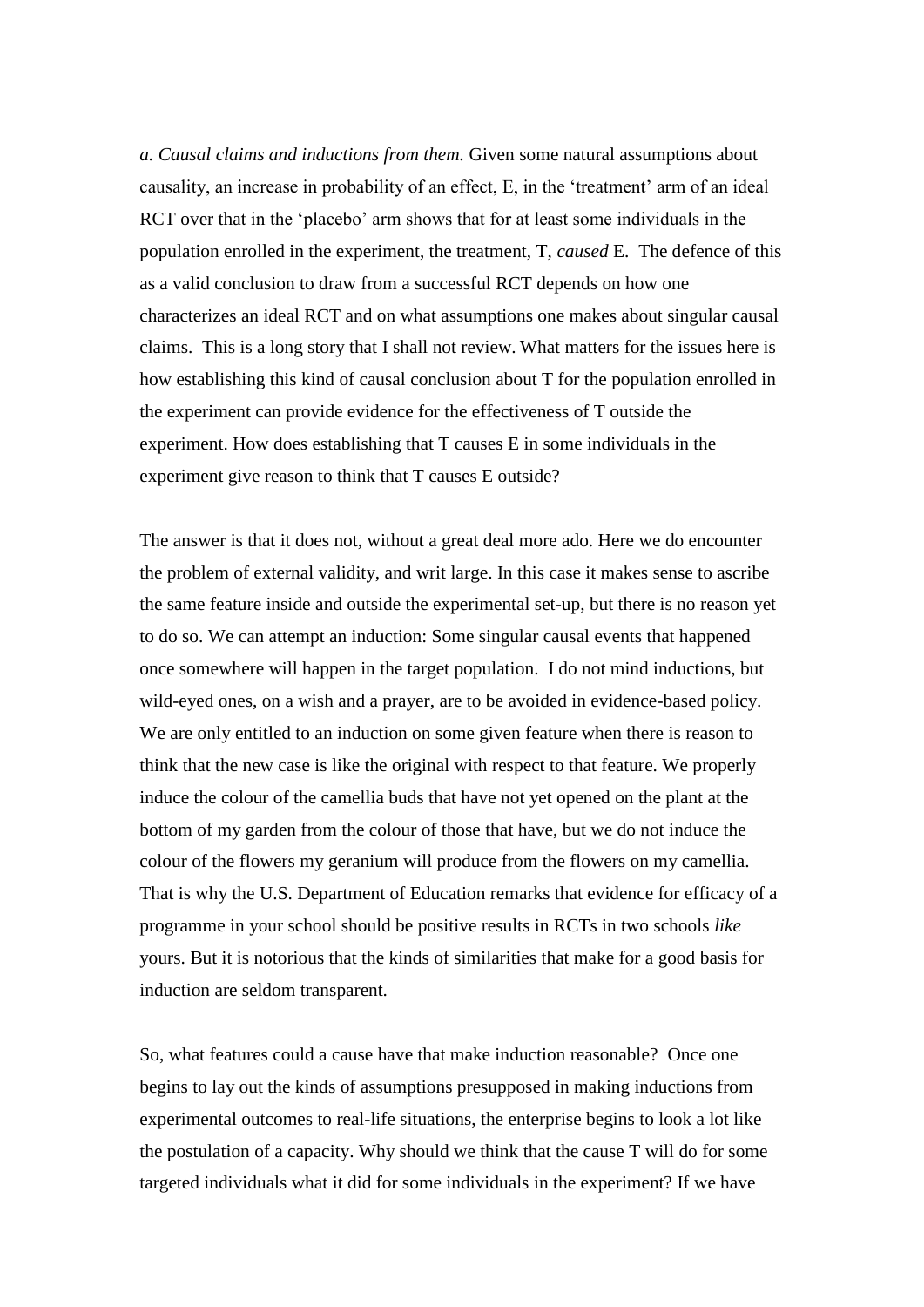reason to ascribe an enduring capacity to T, we have a reason: T caused E in the observed individuals because it had the capacity (power, tendency) to do so, and having that capacity, it will do so for other individuals unless too strongly interfered with. So it may not be that this alternative differs significantly from the capacity idea after all. At the very least the postulation of capacities and the use of induction from singular causal conclusions established in RCTs have in common the concern I am worried about in this paper: The RCT itself goes no way to underwriting the assumption crucial for taking it as evidence for effectiveness outside the setting, whether this be seen as evidence that the cause T is associated with a relatively enduring capacity or some kind of evidence that there is a proper base for an induction. In particular analogues for the three requirements I outline in section 8 must be satisfied just as much for inductions as for the use of the logic of capacities.

*b. A casual law and its analogues.* Ideal RCTs can also establish what I call *causal laws*. Again, the proof depends on what one counts as an ideal RCT, what one takes a causal law to be and what features one takes systems of causal laws to have. Causal laws as I characterize them – and this is the characterization that is employed in the proof that ideal RCTs can establish causal laws – are always relative to a 'test population'. These are populations that are homogeneous with respect to 'all other' causes for the same effect. So, what the positive RCT can establish is that there is some test population,  $\delta$ , which is a subset of the population enrolled in the experiment, for which 'T causes E in δ' is true.

Laying aside problems with policies that shift the underlying causal structure, this means that the causal law that T causes E holds for any population that satisfies  $\delta$ . Two immediate problems face employing this nice result as evidence for effectiveness. First, we usually do not know what  $\delta$  is. The ideal RCT tells us that there is such a subpopulation but not how to pick it out. Second, we could seldom expect that our target population is a  $\delta$  population, or has  $\delta$  as a subpopulation within it. So the information would be useless – unless we suppose that the causal law that holds in one population can be relied on to hold in others, which we often do assume. We do not expect exactly the same effect to appear in other kinds of populations since what actually happens in a given population depends on the combined efforts of all the causes at work in it. But sometimes we expect that the contribution guaranteed by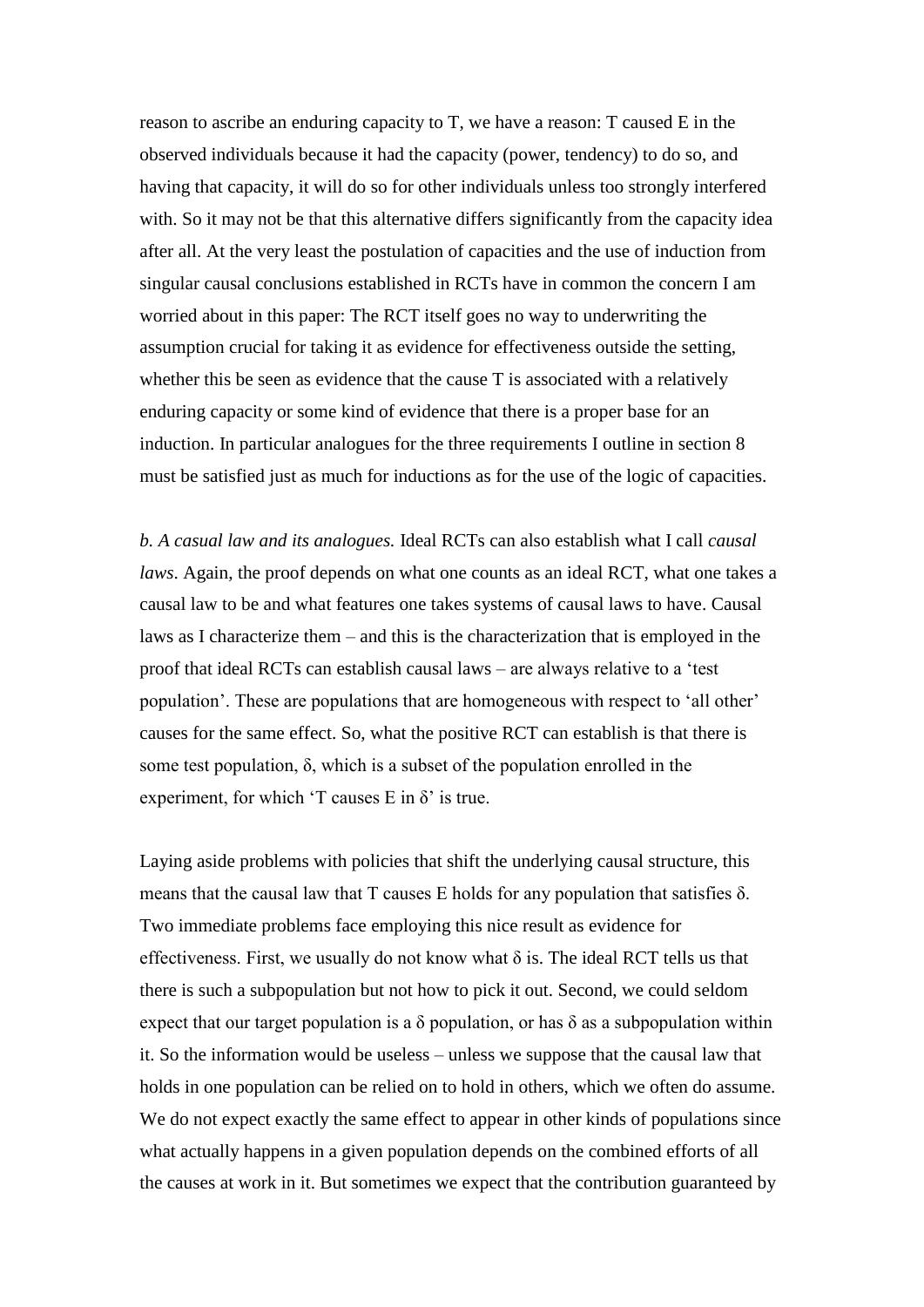one causal law will be the same for different kinds of populations, and often with very good reason. But again this returns the focus to capacities and their justification: The logic that supports this assumption is the logic of capacities, or something very akin to it.

*c. Probabilities and inductions from them.* A third alternative is to abjure causal and efficacy talk altogether; stick with just the probabilities. Take the conclusion simply to be the difference in means between the two experimental groups. Even better, take each mean separately since, without the causal connotations, the difference clearly gives less information than the two means separately, each of which can be used independently in decision-theoretic analyses, as Dawid suggests. Again the question arises, how do the means in the experiment provide evidence about anything outside? Again the answer is that without a lot more ado, they cannot. The problem in this case is usually worse than with external validity of causal conclusions. In general the mean in two populations is the same only if the probability distribution over confounding factors is the same in the two. There may be some cases where the population enrolled in the experiment can be seen as a really good sample from the target population so that the distributions should be the same. But we know this is impractically rare. Indeed this is why JS Mill thought that political economy could never be an inductive science. The probabilities with which a given kind of event occurs depend on the complex mix of causal factors that bring it about and there are generally a very large number of these, each itself brought about by yet an earlier large mix of factors, and so on. So the probabilities for an outcome should be expected to be in constant flux; they are the very thing we would want not to do inductions on. The contribution of a cause (in the technical 'capacity' sense of 'contribution') at least is the kind of thing that we have seen to be relatively stable for a variety of different causes across a variety of different fields – like the gravitational action of one mass on another. Mill for one took the fundamental social causes to be among these. If he is right that social causes are often associated with relatively stable capacities, then there is some hope that RCTs can be of use for social policy. For pure probabilities, by contrast, we almost always have good reason to suppose change rather than stability.

*d. Econometrics*. This alternative does not rely on RCTs as evidence at all. There are a number of different formal treatments of efficacy on offer in econometrics. These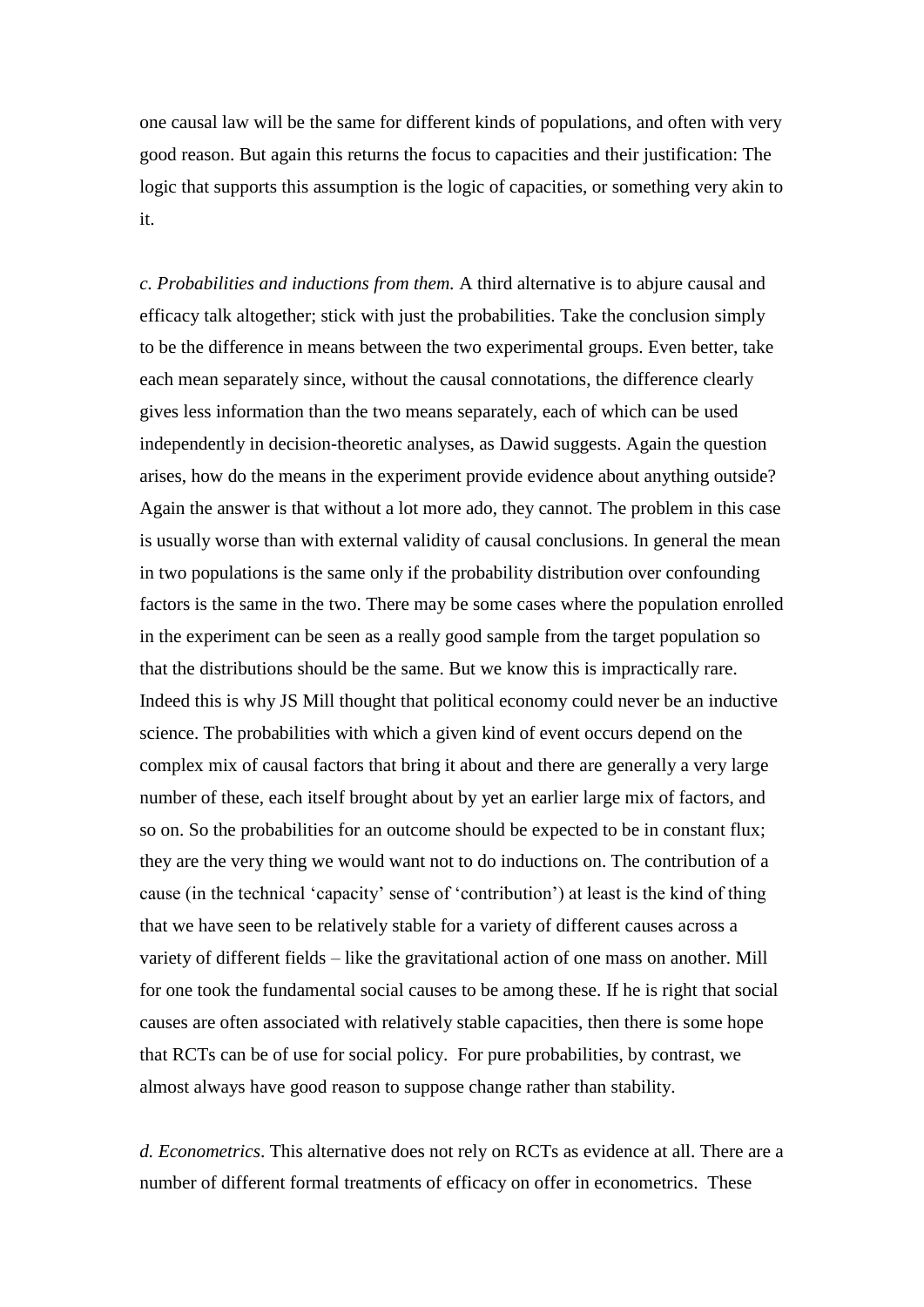treatments define efficacy in a population-relative way, not however relative to an experimental population but rather to the target population. These then provide schema for modelling the causal structure of the population and investigate econometric techniques for estimating efficacy from data. As with the treatments in section 3, it is still the case that by definition a cause can only be efficacious in the population relative to which it is defined but now it is defined where the policy-maker needs it. These techniques can provide powerful evidence directly relevant for policy. But they have a big drawback, which is just the flipside of this virtue. They deliver results about the target population directly, but then they require both data and careful modelling on that population, and this can frequently be too expensive and too time consuming to help in policy considerations. Better to have results concerning capacities, 'off-the-shelf' results that do not have to be established anew for each population – if only we can get them.

Let us turn then to considerations about what it takes to establish capacity claims and what role RCTs can play in doing so.

#### *6. What Makes a Concept Legitimate?*

Contemporary science studies features that can be ascribed to real systems in the world: the charge of an electron, the structure of a DNA string, the fitness of a population, or  $-$  in the case of interest here  $-$  the efficacy of a treatment for a given effect, like the efficacy of class-size reduction to improve academic achievement or of phonic awareness to reading development. Very often, as with charge and efficacy, the features are *quantities* – they have magnitudes that measure the amount of the quantity and allow for comparisons of amounts of the quantity that obtain in different systems. With respect to quantities three different notions need to be distinguished.

- 1. The quantity itself, e.g., *negative charge.*
- 2. The scientific representation of it, e.g., negative charge is represented as a discrete-valued function that maps physical systems into  $-n \times 1.6022 \times 10^{-19}$ *coulombs* where n is any integer including 0, and  $-1.6022 \times 10^{-19}$  coulombs is the charge of the electron, the smallest unit of negative charge.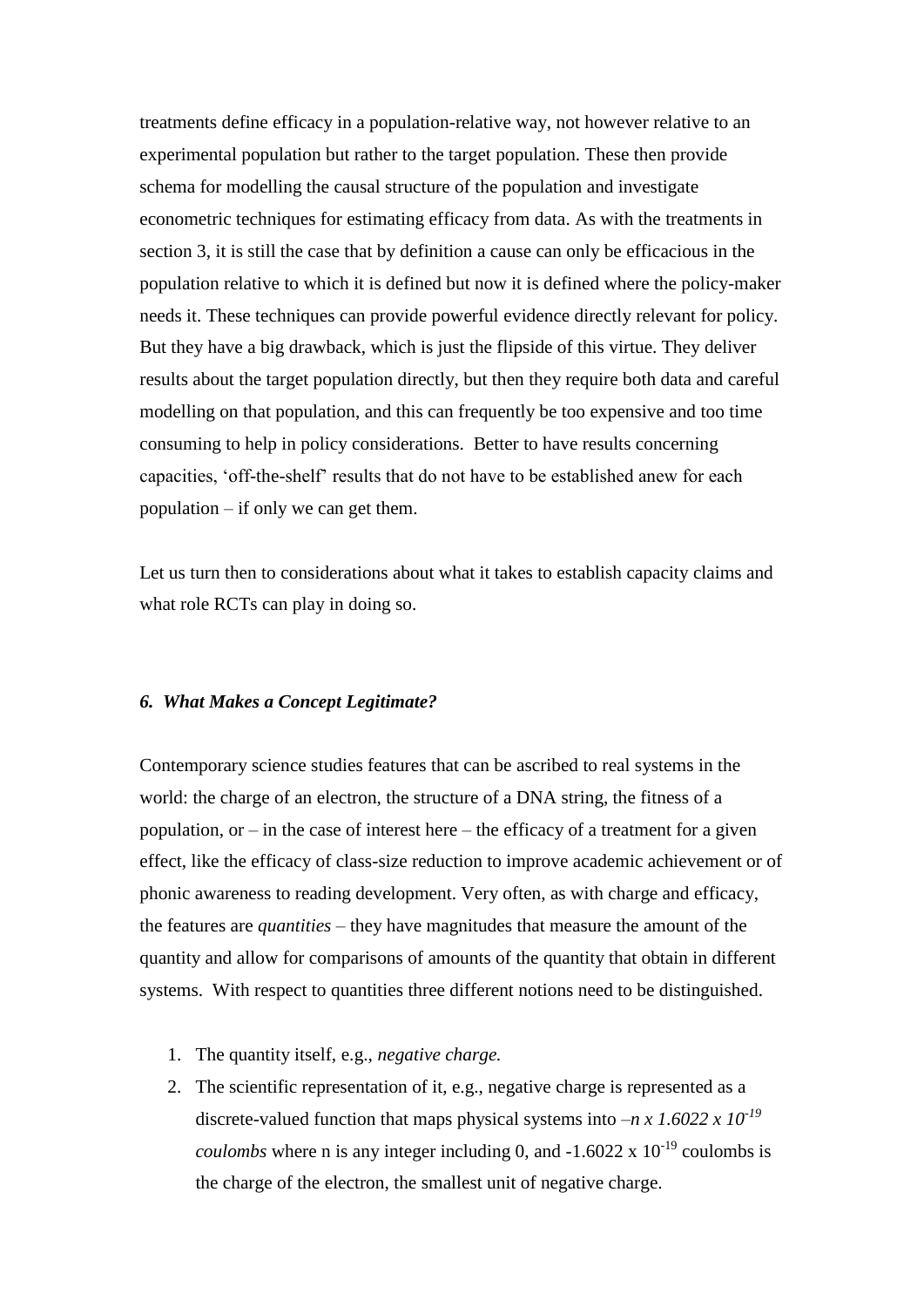3. Reliable operations for measuring the quantity – e.g. measuring the change of a particle by observing the deflection in its trajectory produced by a known electromagnetic field.

I rehearse these three because they are often conflated, sometimes harmlessly, sometimes not. For instance, "Fuel poverty is defined as circumstances where a household has to spend more than 10 per cent of its income on fuel to maintain an adequate standard of warmth."<sup>7</sup> conflates 1 and 3. Or consider debates about measures of economic freedom – e.g. how adequate is a sheer cardinality measure, which measures the economic freedom of individuals by the size of their set of options? These are debates about the best scientific representations of economic freedom, but they can often look like debates about 1. – What is economic freedom? – or 3. – What operations will reliably measure the amount of economic freedom? Physics too is rife with conflations. 'The quantum state is evolved deterministically by the quantum Hamiltonian' is typical. The quantum state is supposed to be a real feature of systems in the world. The quantum Hamiltonian is definitely a piece of mathematics, which cannot evolve anything in the real world. Either some real feature of systems in the world must be pointed to that is represented by the Hamiltonian or the claim must be read as a purely mathematical claim about the relation of the two representations, with 'deterministically' read as some appropriate mathematical characteristic. From the point of view of capacities, the efficacy definitions from section 3 conflate 1. and 3. (Some of the econometric approaches discussed in section 5 make efficacy model-relative, which conflates 1. and 2.)

Which of these three matters for establishing that a scientific concept stands for something real, or at least for licensing the concept as legitimate? All three have their advocates. But I would wish to argue that in the ideal for a good scientific concept we need all three and the three need to mesh tightly. The account of what the quantity is must dovetail with how it is represented, where the canonical way to show they dovetail is via representation theorems, like those involving probabilities, preferences and utilities (where expressed preferences are considered a function of probabilities and preferences) or those for 'measures' of economic freedom. These theorems show

1

<sup>7</sup> DWP, 2006, "Opportunity for All, Eighth Annual Report", p.70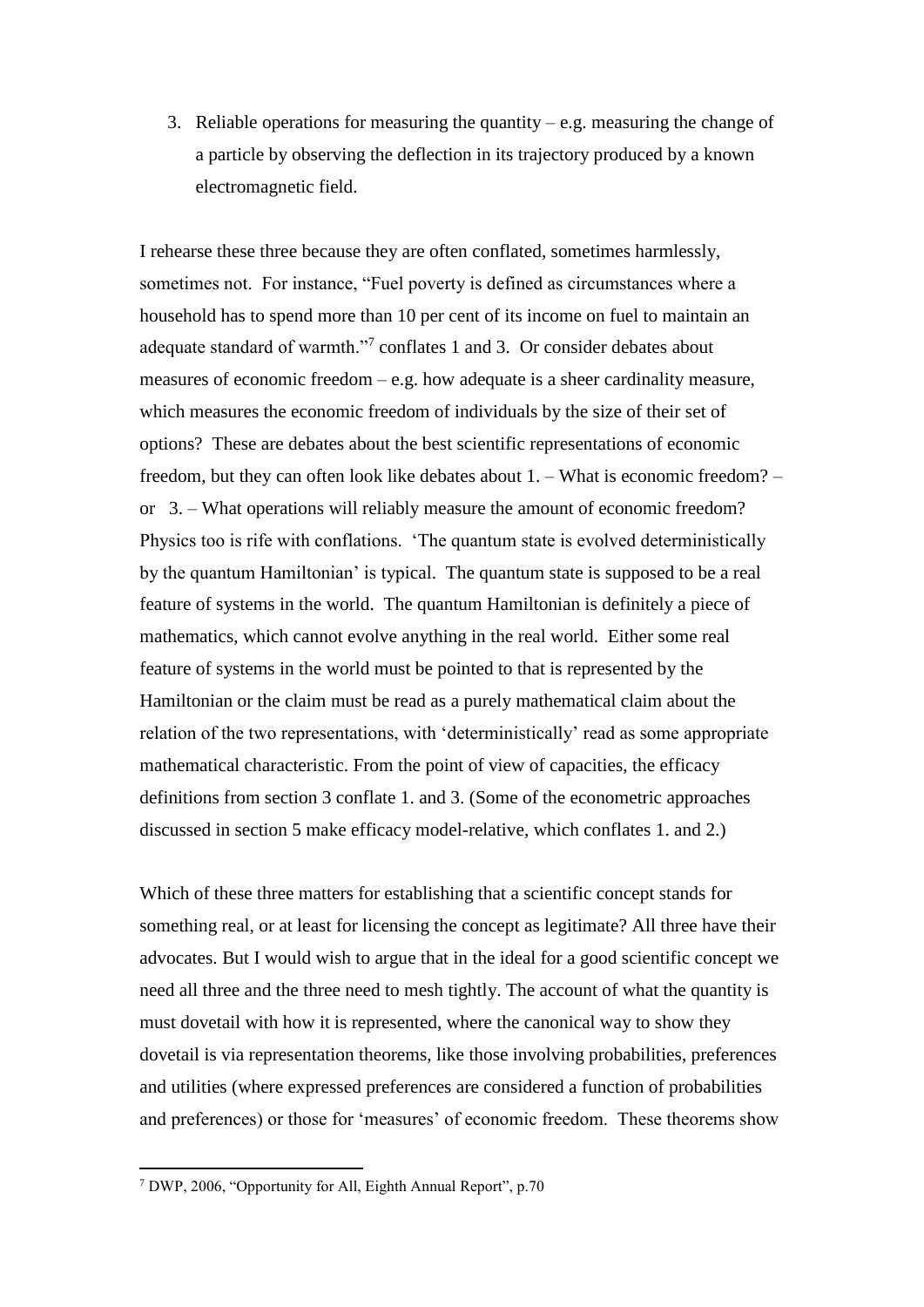that the features picked out to characterize the quantity are appropriately captured by the mathematics used to represent it. (For instance, lengths do not get represented by negative numbers and temperatures do not get represented in a way that insists that twice the numerical value means twice as hot.) Similarly, both the characterizations of the quantity and the representation of it must fit with how we actually measure it in the world: The measurement procedures must be justified as good ways of finding out about the very thing we have characterized and represented. The justification may well be elaborate and indirect, relying on a large number of background assumptions, as in the justification for using the deflection of the trajectory of a particle in an electromagnetic field to measure its charge. But the justification needs to be there if we are to place trust in our measurement procedures.

### *7. Return to Efficacies as Capacities*

From this ideal point of view what is wrong with taking efficacies as enduring capacities measured by RCTs? Generally far too much is missing. We could conceive of the real-life experiment as a way of measuring, but measuring what, represented how? We could additionally think of definitions in terms of mean effects in ideal RCTs relative to well specified populations, like the ones described in section 3, as laying out the requisite representations for some quantity, with real experiments as the real-life measurement procedures. Then we would at least have a transparent connection between the representation and the measurement procedures. But we would still lack an account of what the quantity is that is being represented and measured. The efficacy itself, conceived as a quantity that can be measured in one setting and relied on for prediction in another, is a mere shadow. We have a procedure for measuring, measuring something, but we do not have an account of what it is. We can of course provide such an account by reading off a definition of the quantity from the representation or the measurement procedure. But then we are back where we started in section 3. We would have a good, scientifically well-formulated definition of efficacy. But causes could never be efficacious outside of the experimental settings which enter into our definition.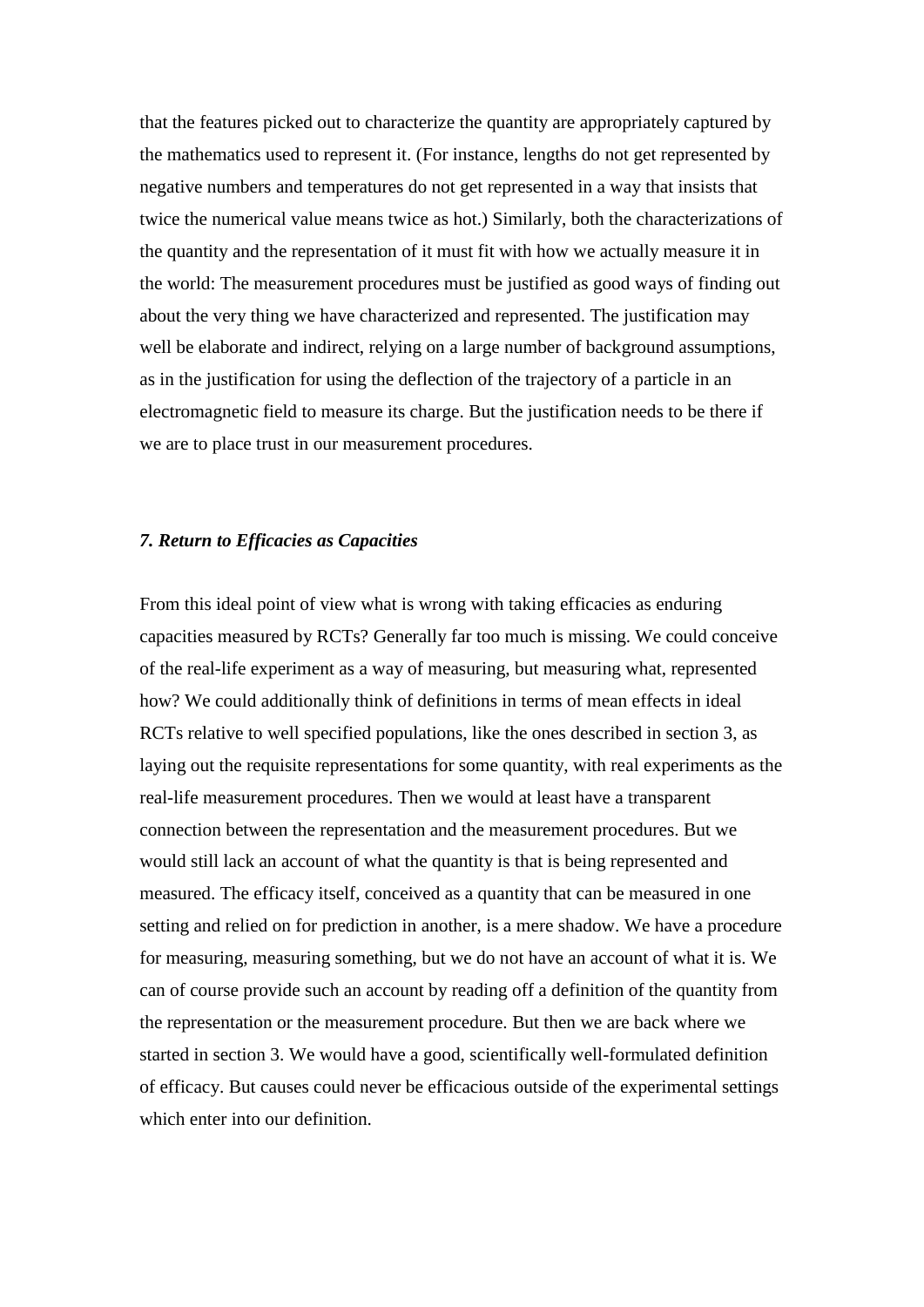The problem I note here is in no way peculiar to 'efficacy' but is widespread throughout the social sciences. To legitimate a quantity concept we need to characterize the quantity itself, its representation and its measurement procedures. Then we need to tie these three together  $-$  in a way that can be justified. And we need to be explicit, precise and rigorous. We naturally face problems here, but which problems depends on which end we start from in tying the bundle together. What generally happens is that the account of representation slides close to one side or the other, making the distance on the far side difficult if not impossible to traverse. We can build a representation very close to our measurement procedures, in which case the bond between those two is transparent and easy to justify. But then, how to reach over to an account of the quantity itself becomes a problem. As we saw with the representations for 'efficacy' described in section 3, we sometimes tie representation so closely to measurement that the gulf to the other side where the quantity dwells is literally unbridgeable.

On the other hand the representation can flow naturally from the account of what the quantity is. Consider the representation of charge referred to above, as a discretevalued quantity. This is readily justified by the principles of electromagnetic theory that help explain what negative charge is, especially the principles that explain that electrons carry the smallest unit of negative charge, that this charge is indivisible and that the charge of an electron is  $-1.6022 \times 10^{-19}$  coulombs. In this case we have the converse problem to that with efficacy: It is very difficult to justify our measurement procedures – Why look at the deflection of a particle's trajectory in an electromagnetic field in order to measure its charge? – and doing so will demand a large number of auxiliary empirical assumptions. It is no surprise then that those who distrust almost all claims to knowledge in the human sciences err in the other direction and tie representation too closely to measurement.

If the situation is so bad, you may wonder why I have defended efficacies as capacities for so long. The reason depends on noting the difference between the abstract description of a category and a concrete instance of something that fits the category. I have defended capacities as an appropriate abstract category of concepts for use in science and I have defended specific efficacies as concrete instances of that category and I have done the first largely on account of the second. That's because I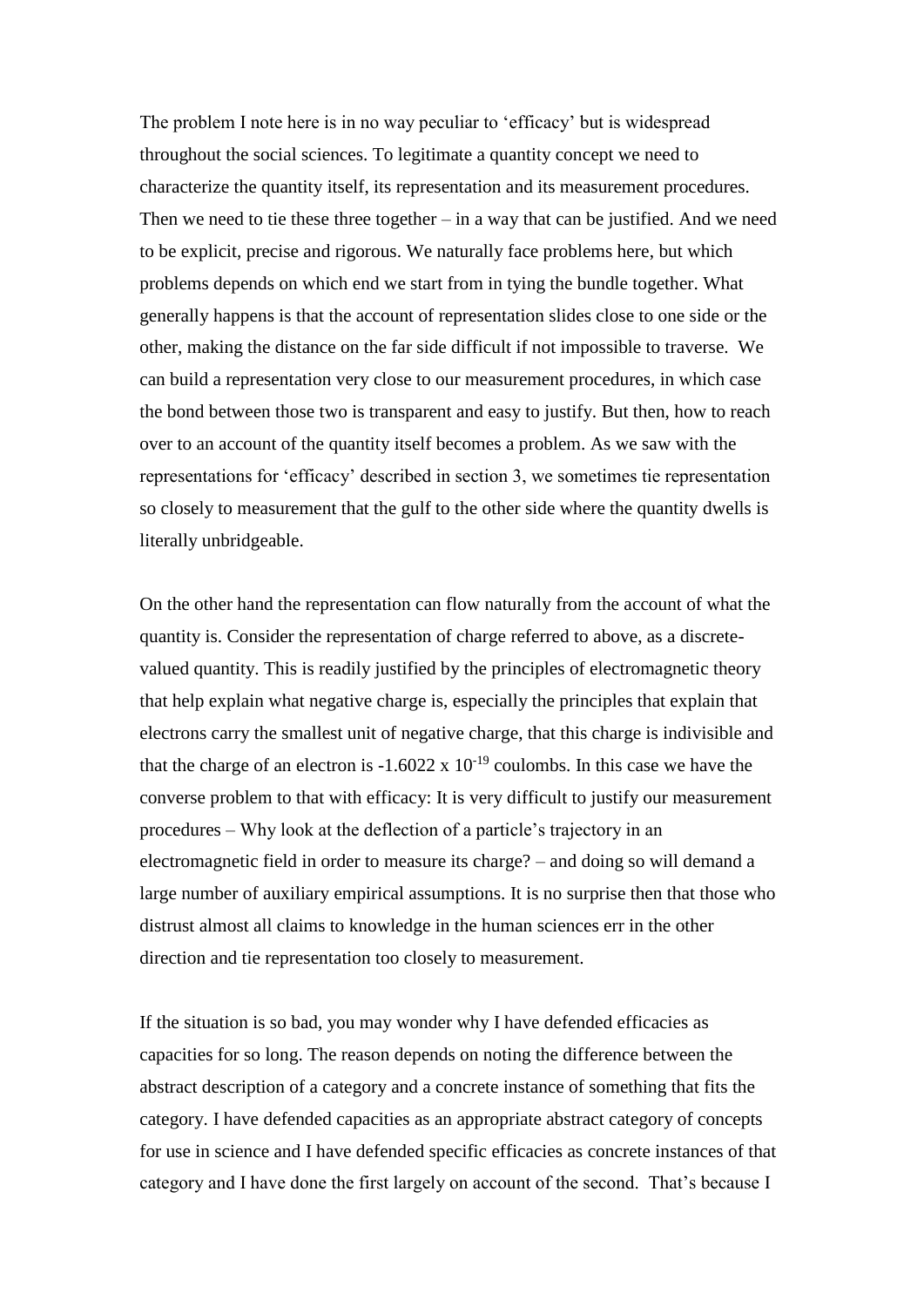see specific efficacy concepts at work in science, concepts that are well defined, appropriately represented and properly measurable.

The paradigm is Mill's own – forces in physics. First of all, 'force' is defined implicitly via the laws in which it participates. Importantly for counting 'force' as a capacity term, among these laws is the law of composition of forces, which fixes what it means to say that a given cause, like gravity or charge, 'contributes' its canonical effect even when other forces are at work as well. This then gives sense to the idea, central to the concept of efficacy as capacity, that the cause should contribute in some 'systematic or intelligible way to what happens whenever it is present'. Second, force has a well-understood mathematical representation, roughly as a vector in 3-space whose components are non-negative real numbers. Third, it is measured in a vast variety of ways that can be defended as appropriate given the force laws in conjunction with acceptable auxiliary assumptions.

To make vivid the gaps that beset the concept of efficacy, consider the force of gravity. The effect of one mass on another is not defined as the force or acceleration that is measured in a very carefully controlled experiment, like those Galileo aimed for. It is defined instead by the role laid out for it in the laws of motion, laws that maintain that the mass contributes the same effect universally, not just in Galileo's experiment, laws whose implications in this regard have been widely confirmed. These well-confirmed laws also show why Galileo's experiments are good for measuring the effect of one mass on another – these are experiments in which the pull due to the mass operates almost on its own, with no other forces to interfere. They tell us in addition exactly what effect to take away from Galileo's experiment and, as I stressed above, they tell us just what it means to say that this effect is contributed in other situations outside the ideal measurement setting.

## *8. Speaking Realistically*

The take-home lesson from the considerations in section 7 is that, for making sure our concepts are good ones, theory matters, and so do auxiliary empirical assumptions, good well-confirmed theory and sound, reliable empirical assumptions. But it is well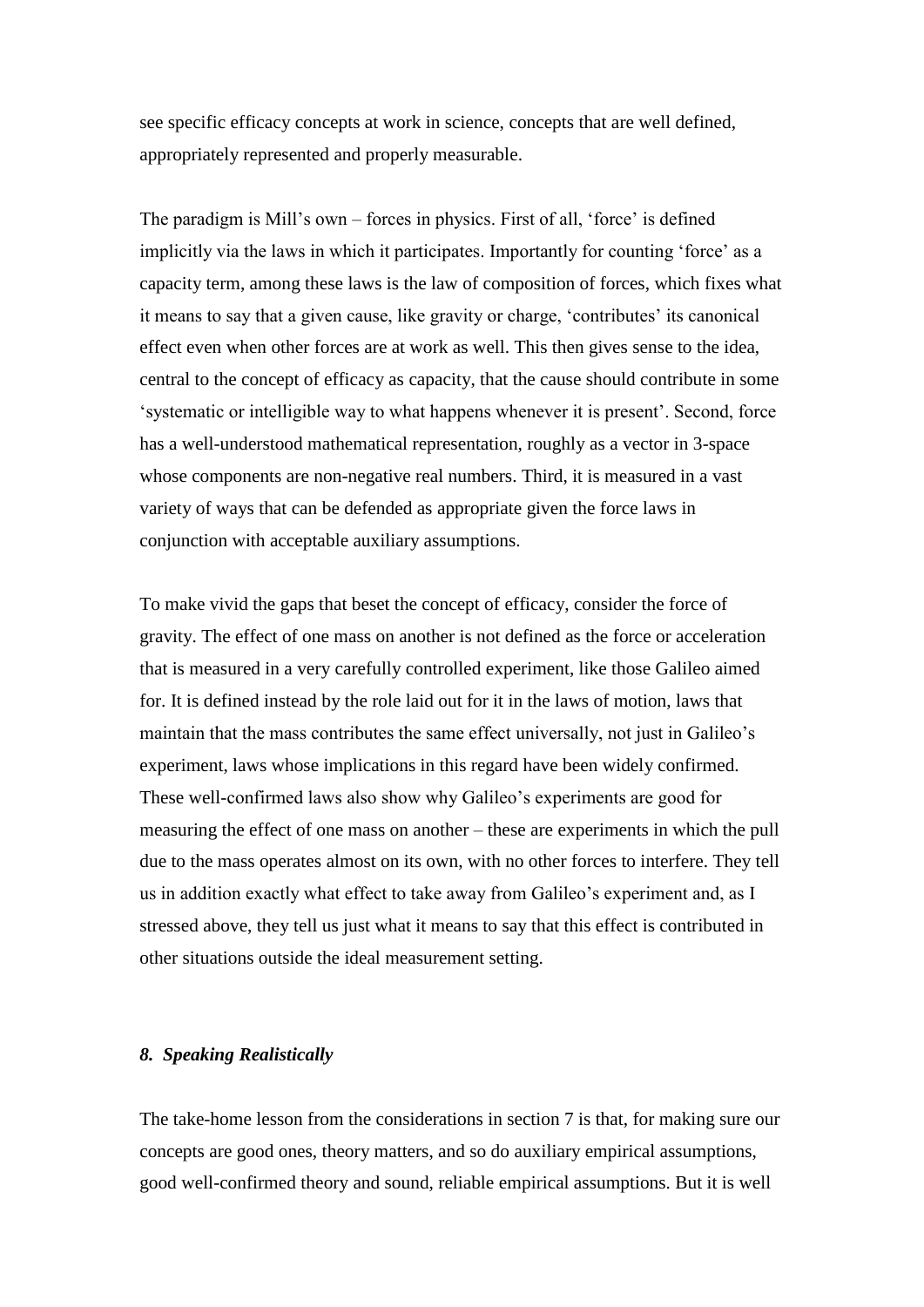known that policy cannot wait for the advance of theory. So we had best consider what is minimally required if we are to take a well-conducted RCT as evidence for effectiveness, even if only very partial evidence. Perhaps there are aspects of the ideal we can get along without. For instance, we may not need a thick theory to tell us just what the capacity involved is and under just what laws it operates. But the very logic involved in using the idea of enduring capacities as a rationale for taking RCTs as evidence bearing on the effectiveness of the cause outside the experiment makes three clear demands. Meeting these three demands provides the three ingredients necessary to turn the efficacy measured in an RCT into evidence for effectiveness in a new setting. It's like making pancakes. RCTs are the baking powder. But the baking powder is useless without the flour, milk and eggs.

- 1. We need good reason to think that the effect produced in the experiment is an enduring one, reason to think that when we see differential effects with the cause present versus absent in the RCT setting, we are seeing the effects of a genuine capacity, one that can reliably be expected to operate in various new settings and in new populations.
- 2. We should have good reason to think that the proper effect has been identified, that the effect we focus on in the experimental setting is not piggybacking in a misleading way on the true, generalizable effect. "For example, let us say that an experiment [RCT] is conducted to increase security and reduce theft in two schools through the introduction of closed circuit television (CCTV). The effect is a reduction in theft in the experimental school. Exactly what is the cause here? It may be that potential offenders are deterred from theft, or it might be that offenders are caught more frequently, or it might be that the presence of the CCTV renders teachers and students more vigilant…"<sup>8</sup>
- 3. We need some sense of what it means for the observed effect to be *contributed* in new cases. In formal theories this is supplied by the *rules for composition.* But there are different methods in different theories. The vector addition of forces is different from simple addition. Sometimes we introduce new, intermediate words to describe how the cause contributes even though we don't know how to predict the ultimate outcome. Consider: The magnet

1

<sup>8</sup> Morrison, K., 2001, "Randomised Controlled Trials for Evidence-based Education: Some Problems in Judging 'What Works'", *Evaluation and Research in Education*, Vol.15, No.2, pp.69-83, p.72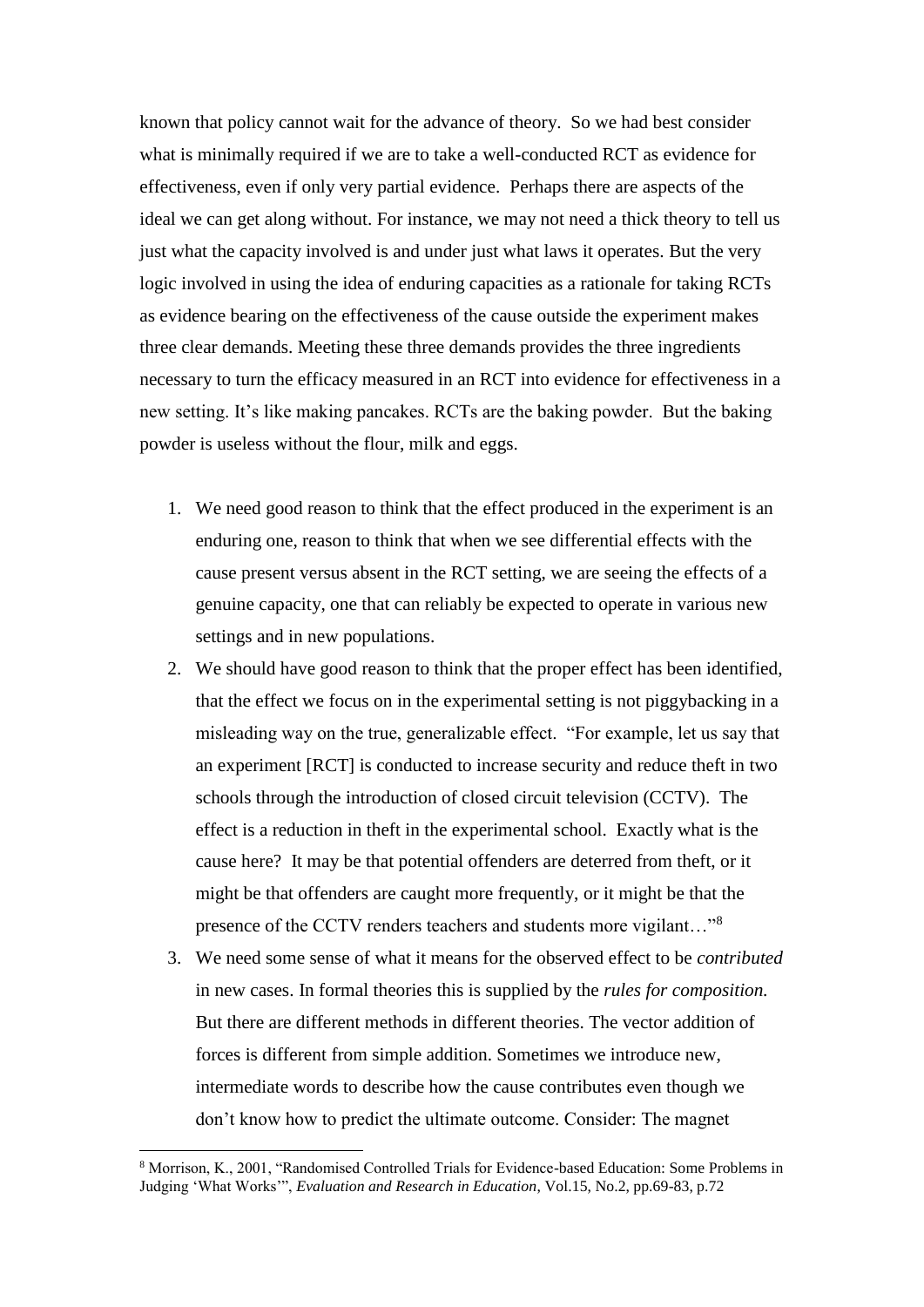always *pulls on* the pin even when we cannot predict whether the pin will be set free. Or the commitment about contribution can be couched in a cautious, modalized form: Eating Wheaties *can* (or 'may') improve your heart health. And of course threshold effects are a notorious problem.

To illustrate the importance of these three basic ingredients for using efficacies to help predict effectiveness let us look in more detail at the third and consider – in caricature – the difference between two well-known examples, simultaneous equation models in economics and forces in physics. These different notions of how causes contribute give radically different predictions about what happens when the cause is present in new circumstances.

Economics first, where supply and demand jointly determine quantity exchanged, via two equations:

Supply:  $q_s = \alpha p + \mu$ Demand:  $q_d = -\beta p + v$ .

The theory supposes that in equilibrium  $q_s = q_d$  and that *both equations are satisfied at once.* This last is a rule of composition. The supply equation describes the *contribution* to the quantity exchanged from the combined supply-side causes (here price, p, and other unnamed causes,  $\mu$ ) but it does not select what the actual value will be because price and quantity are taken to be fixed simultaneously by both equations of the model. Similarly, the demand equation describes the contribution to the quantity exchanged from the combined demand-side causes (price, p, and other unnamed causes, ν) and again it does not select any actual value. The rule of composition describes how these two separately-contributed effects combine to fix the value that the quantity exchanged actually takes: Both equations must be satisfied at once.

Now forces. A particle of negative charge  $q_1$  hovers in midair, pulled down by the mass M of the earth and upwards by the pull of a positive charge  $q_2$ . The equations that govern its acceleration are from gravitational and electromagnetic theory respectively: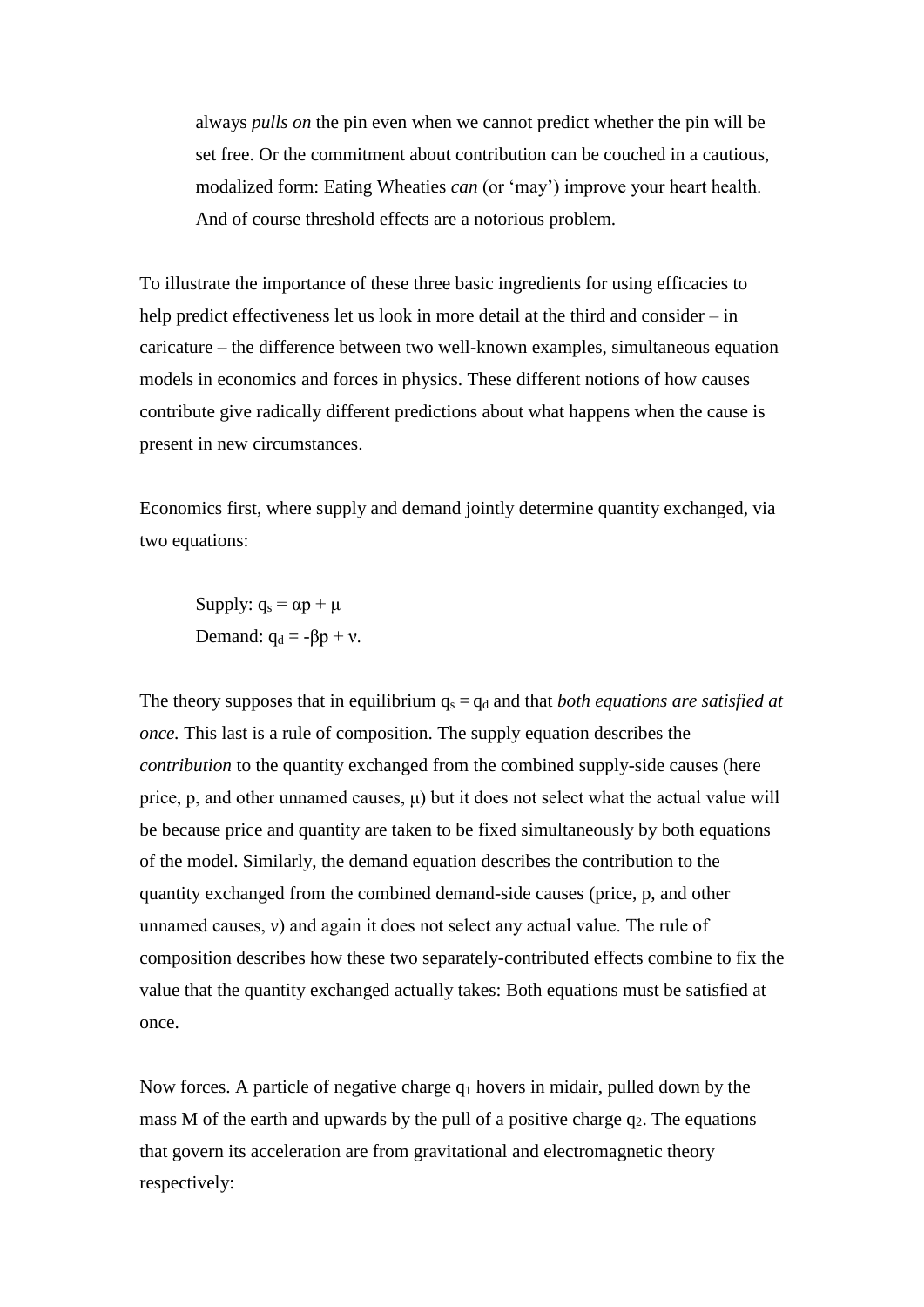$acc_g = gM/R^2$  $\mathrm{acc}_{\mathrm{em}} = \varepsilon q_1 q_2 / \mathbf{R}^3$ <sup>2</sup>.

Here **R** is the vector representing the particle's distance from the earth; **R'**, its vector distance from the second charge; g, the gravitational constant and ε, the electromagnetic constant. As is well known, the acceleration the particle actually experiences – which in this example is zero – is given by vector addition.

Compare. There is a sense in which the separate capacity claims in the economics model are more informative than those in the physics case. That's because the effect described is bound to happen no matter what particular form the contribution from the other side takes since both equations must be satisfied. Even though the effect is not fixed precisely, there is information about the quantity exchanged that is bound to hold no matter – the information that it lies on the line described. This information may turn out to be of great use or it may be of little use in evaluating the efficacy of a policy that proposes to tinker with demand or supply-side causes. That depends on the policy setting. But (as the theory has it) knowing either the demand equation puts the quantity on the demand line and that can be relied on even if we know nothing about the supply equation, and vice versa.

The economics rule for calculating the net effect of different contributions is in sharp contrast with the physics case. With vector addition, knowledge of either contribution separately does not provide any information about the actual value of the resulting acceleration. The acceleration is not constrained in any way by the presence of gravitational or of electromagnetic causes alone whereas the quantity exchanged is constrained to lie along given lines by both the supply-side and the demand-side causes separately. For physics the best we get are counterfactual constraints: If the other causes at work (whatever they are) were to stay fixed, adding the pull of gravity would change the acceleration by the vector addition of  $acc_g = gM/R^2$ ; similarly, adding the pull of another charge would change the acceleration by the vector addition of  $acc_{em} = \varepsilon q_1 q_2 / R^2$ . These strongly *ceteris paribus* counterfactuals are of limited use in situations where other changes may get introduced by the policy as well.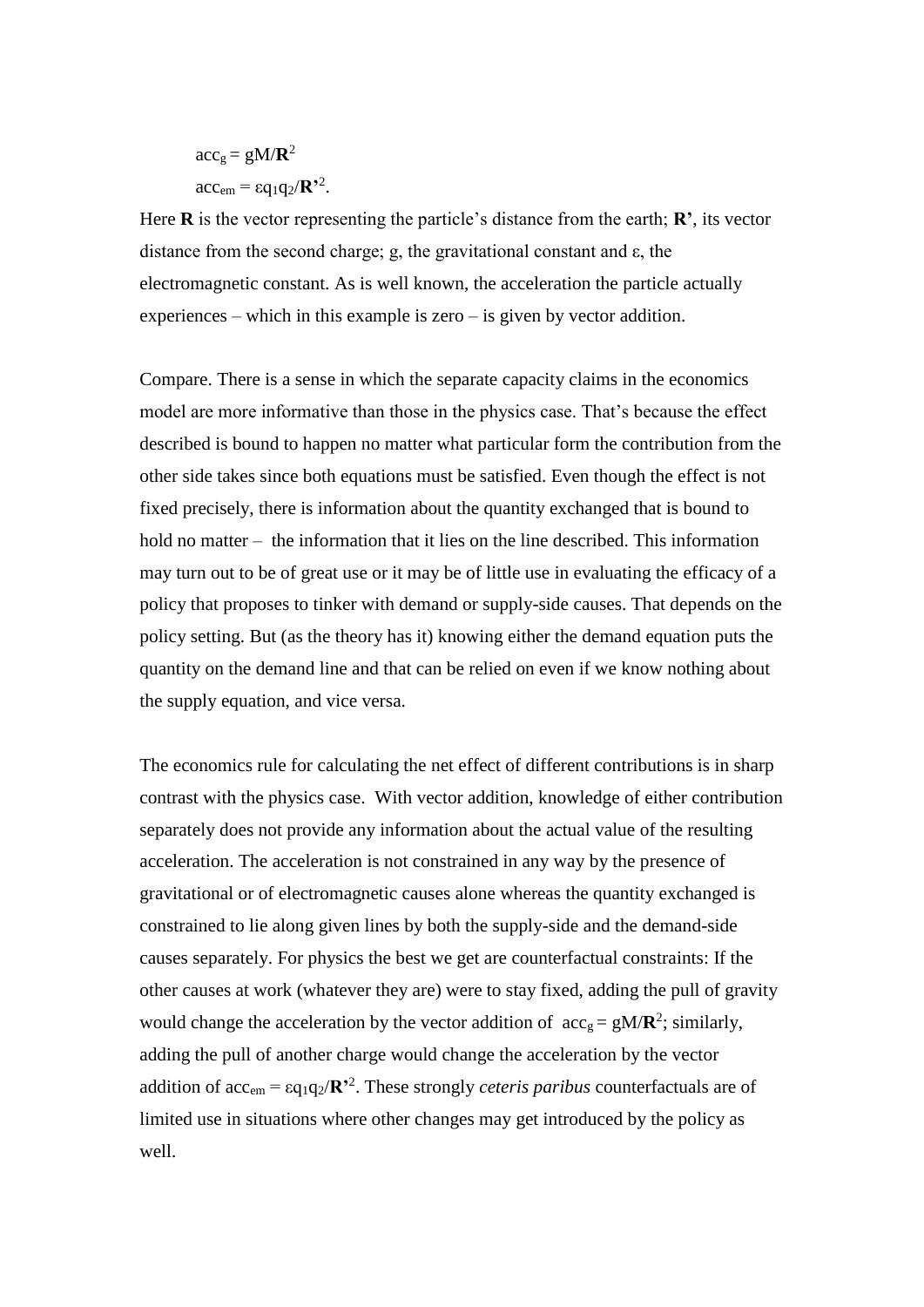For most cases of social policy the causes to be worried about are not described by nice theories like these with nicely articulated rules of combination, nor do they have nicely articulated accounts supporting the claim that the causes are associated with relatively enduring capacities that guarantee effects that contribute in some systematic way across new situations. What do we do then?

In the case of combination, we often assume simple linear addition: If the cause produced an improvement of size x in the RCT, it will produce that size improvement elsewhere. But of course we know better and normal intelligence dictates caution. Sometimes the effects taper off at the margins, sometimes there are clearly drawn thresholds, sometimes, without the appropriate helping factors the effect cannot be produced at all. Even if, unlike what happened in California, other factors are held fixed, smaller classes may make very little difference where reading scores are already high and they will make none at all in classes of children who do not have the capacity to read.

What legitimates the assumption of one kind or another of additivity and where do cautions like these about the assumption come from? They come from some story, account, or theory of what the capacities of small class size are and how they work. And this is where they must come from. We need – we always need – an account that supplies the three basic ingredients if we are to turn efficacies into evidence for effectiveness. We may well not have very good accounts to supply these basic needs but that does not mean we can pretend we do not need them.

If we are not to be led astray, sometimes far astray, by introducing RCT results into policy considerations, it is not enough to be told that the RCT was well conducted. These three requirements must be met in some reasonable way as well. You can't make pancakes without flour, milk and eggs no matter how much baking powder you pour into the bowl. By itself the RCT is not evidence for efficacy in a new setting. It is evidence only *conditional* on these other three ingredients. If we have little idea about how to supply these basic ingredients, we need to figure out how to cope with that problem, and ignoring it is not coping. We can make bets in situations of ignorance but for policy we should make intelligent bets. The probability that the RCT provides evidence and exactly what it provides evidence for depends on what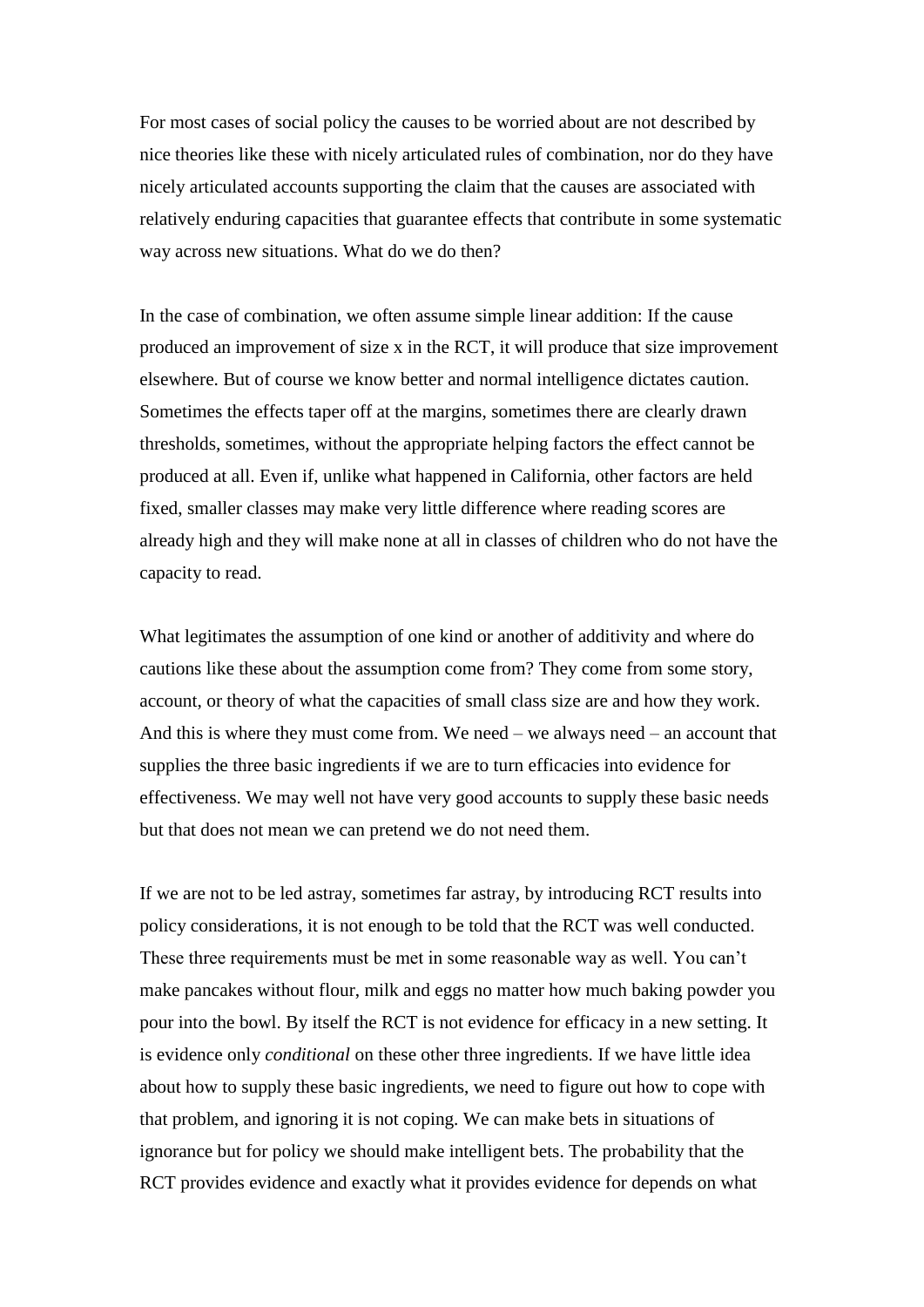the other three ingredients might be like that will turn it into evidence. These issues need to be thought about, not swept under the rug; and in the end, as with most cases where bets are dicey, perhaps we need to hedge them heavily.

These remarks are not meant to be of serious practical help. They are rather a warning and a call for refocusing attention in evidence-based policy. Clearly the possibility of establishing efficacies in well-conducted RCTs is a great boon, no matter which definition of efficacy is settled on. But they are only a help when the other ingredients are there to make them so. So, far more effort needs to be focussed on how to secure the other ingredients and how to cope when our knowledge of them is insecure, as it so often is.

# *9. A Brief but Important Warning*

1

I say that we need a theory – a story, or an account – strong enough to supply the three basic ingredients of section 8 if efficacy is to contribute evidence for effectiveness. It is a major problem for policy that often the theory is missing. What is important to keep in mind is that in many cases our problem may not be due to the fact that we have not yet found the appropriate theory but rather that there is no theory to be found. Much of science works by postulating capacities, by the use of the analytic method: We study the components separately then make predictions by 'adding' their effects in the appropriate manner. This works for forces and for biological mechanisms (such as chemical transmission between neurons)<sup>9</sup> and Mill was concerned it would work for political economy. But we should be wary. There is no necessity that what a cause produces in one setting will have any systematic relation with what it does in another. Much of social phenomena may be too holistic to yield to the analytic method. Indeed both Anna Alexandrova and Julian Reiss argue that a lot of the recent work in experimental economics suggests that the analytic method is not working so well in political economy as Mill – and a great many more recent economists – had hoped. In many cases evidence is mounting up against Mill's hope that the important economic causes are associated with stable tendencies (or, in the vocabulary used here 'capacities'). And if this is true for

<sup>9</sup> Machamer, P., Darden, L., Craver, C.F., 2000, 'Thinking about Mechanisms', *Philosophy of Science*, Vol.67, No.1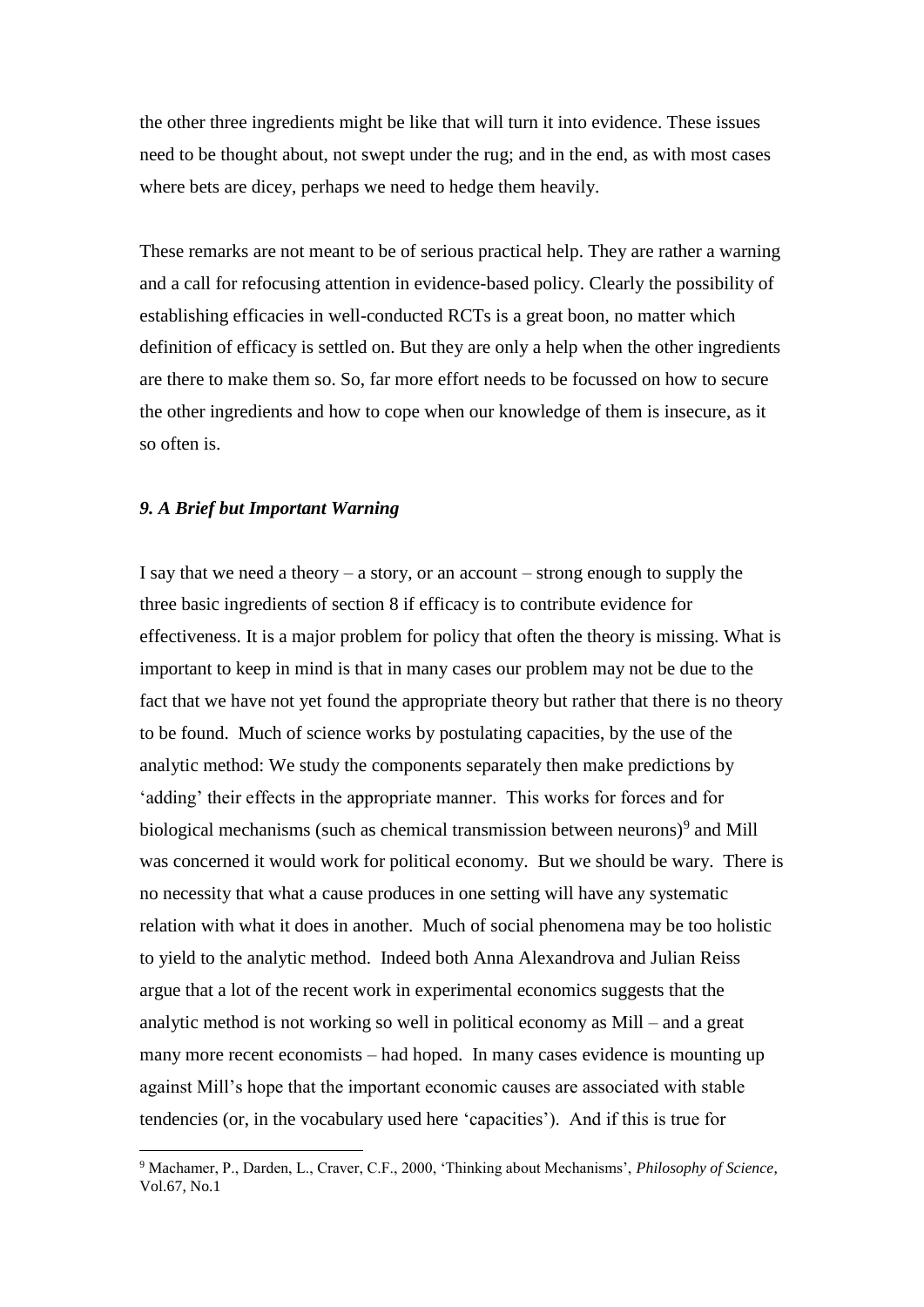economic causes, it seems all the more likely to be true for the social causes outside the domain of economics.

What then of RCTs? When the analytic method fails they may be suggestive of what to look for in new cases, but they can hardly count as evidence at all. Inferring from efficacy to effectiveness is induction on a wing and a prayer. I doubt, however, that serious social scientists conduct many RCTs without good reason to think the causes tested are associated with relatively stable capacities. The reason though is generally bound up with theory, which is despised by many of those who advocate taking over Cochrane doctrines for policing social evidence. It is despised because the relevant theories are controversial or ill-formed or poorly supported or all three. This returns us to the finishing point of section 8: we need theoretical assumptions, and assumptions of just the right kind, else all our very careful efforts at experimentation go to waste. So we had best not despise dicey theories but learn how to manage their uncertainties.

# *10. In Sum*

The purpose of this paper is not to attack RCTs or any other way to inform ourselves about efficacy, nor to promote theory above or to the exclusion of everything else in deciding policy. Its aim is merely to argue that in our attempts to get clear and rigorous about what we mean by evidence, we have concentrated too much on getting the methodology of RCTs straight and too little on getting clearer what theories, or accounts, or stories we need to make an RCT evidence at all. For without some theory about the capacities of the causes we are studying, the evidentiary value of an RCT is not just weakened, but, I argue, made empty, zero.

The contemporary theory and practice of the RCT is a brilliant intellectual achievement. But a good RCT –and there are many of them – is only one component of a set of ingredients necessary to create a piece of evidence that policy will be effective. I say 'a piece of evidence' deliberately. Even where we have a very good, very full theory, one measurement by one team in one environment is not very strong evidence. (It certainly never suffices in physics, where the theory is often exceedingly strong – though a result from an experimental team that is known to be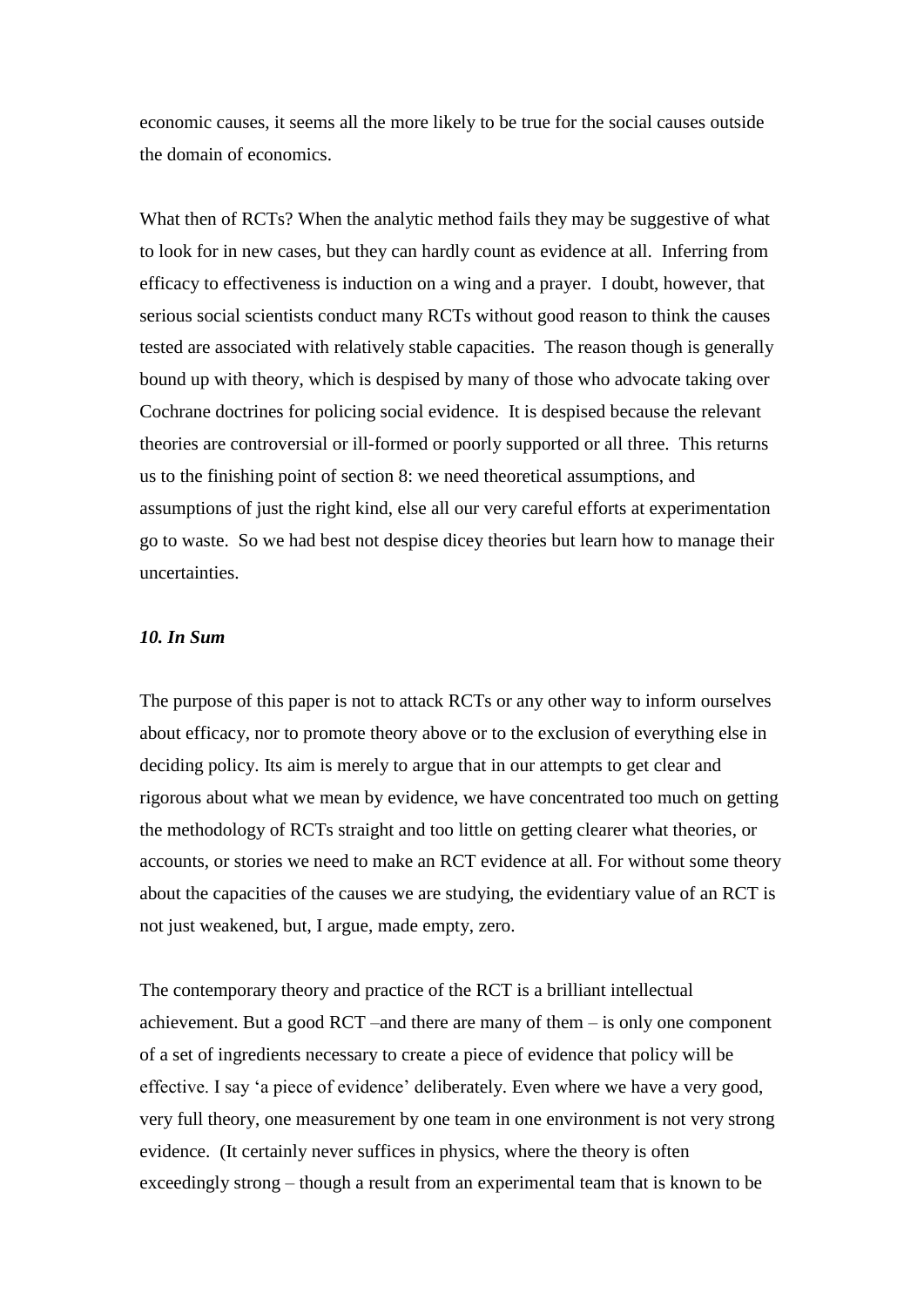exceedingly good can carry considerable weight.) This may in the end be all we have – and lucky to have it at that. But that does not make it strong evidence. Again it is important to recognise this and to factor in the large uncertainty that is left, not rather than avert our gaze and pretend it does not stalk on policy. The efficacy that we claim to have established by an RCT to test a particular policy is an empty notion with zero evidentiary power if we have no theory to supply the missing ingredients that turn the efficacy into evidence for effectiveness. This is a more fundamental concern about RCTs than the worry that in very many cases there may be difficulties in eliminating bias, controlling for confounding factors, getting the right sample, and so on. It says that even if all these technical problems are absent, there is no read across from efficacy to effectiveness without some theory of some sort, and efficacy as a notion has no power beyond that defined for it by the statistical procedures themselves. Its connection with effectiveness is no more than sharing its first three letters.

I use words like 'theory' or 'account, or 'story' and 'some sort of' advisedly. We all agree that in the social sciences, as compared with in the natural sciences, our theories are typically quite poor. We wish it otherwise, and work to make it so. But we are where we are. And the consequence of recognising this poverty is not that we should abandon theory until it performs better. This is because without some sort of a theory, some non statistical idea of what may be going on, we have no evidence from RCTs at all. We just have words and numbers written on a page. The theory is not some fancy add-on which can be bypassed by going straight to the evidence. It is what gives the RCT life.

It is easy to see how RCTs have earned so much attention. Consider the position of policymakers - not methodologists - wanting conscientiously and intelligently to decide what to do. Their raw material will include some theory, about what, say, makes juveniles offend; some factual evidence, e.g. if they are lucky an RCT; and a good deal of anecdote and folk wisdom. (Forget the politics.) When they talk to serious academics and similar, they learn to neglect the anecdotes, as not scientific enough to be evidence. They also learn that there are a lot of theories about juvenile offending, from the sociological to the medical to the psychological, but none of them looks conclusive, and they conflict.